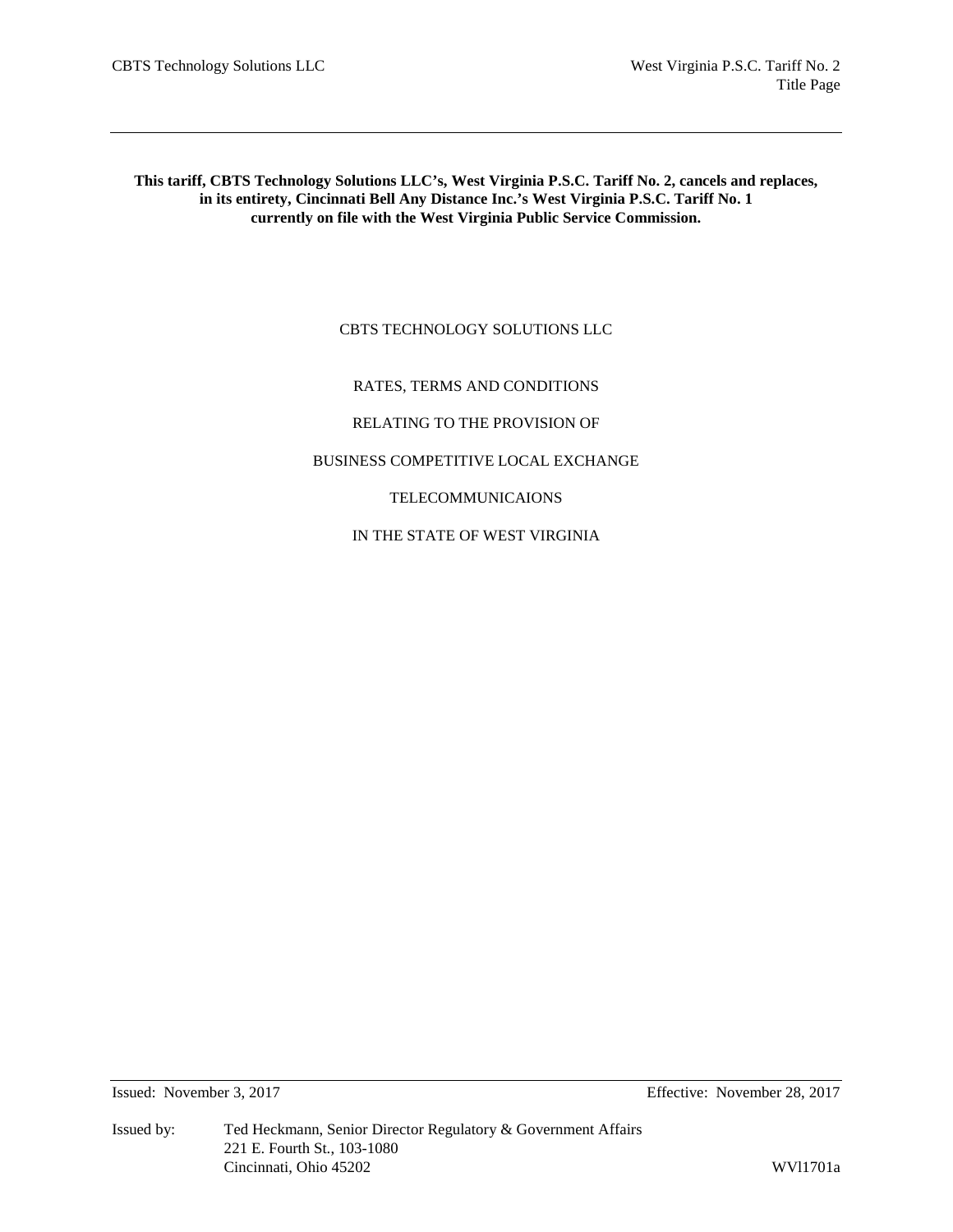## CHECK SHEET

Pages of this tariff, as indicated below, are effective as of the date shown at the bottom of the respective pages. Original and revised pages, as named below, comprise all changes from the original tariff and are currently in effect as of the date on the bottom of this page.

| <b>PAGE</b>    | <b>REVISION</b> |        | <b>PAGE</b> | <b>REVISION</b>                                     |        | <b>PAGE</b> | <b>REVISION</b> |
|----------------|-----------------|--------|-------------|-----------------------------------------------------|--------|-------------|-----------------|
| Title          | Original        | $\ast$ | 33          | Original                                            | $\ast$ |             |                 |
| 1              | Original        | *      | 34          | Original                                            | $\ast$ |             |                 |
| $\overline{c}$ | Original        | $\ast$ |             |                                                     |        |             |                 |
| 3              | Original        | ∗      |             |                                                     |        |             |                 |
| $\overline{4}$ | Original        | $\ast$ |             |                                                     |        |             |                 |
| 5              | Original        | $\ast$ |             |                                                     |        |             |                 |
| 6              | Original        | *      |             |                                                     |        |             |                 |
| $\overline{7}$ | Original        | $\ast$ |             |                                                     |        |             |                 |
| 8              | Original        | *      |             |                                                     |        |             |                 |
| 9              | Original        | $\ast$ |             |                                                     |        |             |                 |
| 10             | Original        | ∗      |             |                                                     |        |             |                 |
| 11             | Original        | $\ast$ |             |                                                     |        |             |                 |
| 12             | Original        | $\ast$ |             |                                                     |        |             |                 |
| 13             | Original        | *      |             |                                                     |        |             |                 |
| 14             | Original        | $\ast$ |             |                                                     |        |             |                 |
| 15             | Original        | *      |             |                                                     |        |             |                 |
| 16             | Original        | $\ast$ |             |                                                     |        |             |                 |
| 17             | Original        | ∗      |             |                                                     |        |             |                 |
| 18             | Original        | $\ast$ |             |                                                     |        |             |                 |
| 19             | Original        | $\ast$ |             |                                                     |        |             |                 |
| 20             | Original        | *      |             |                                                     |        |             |                 |
| 21             | Original        | $\ast$ |             |                                                     |        |             |                 |
| 22             | Original        | *      |             |                                                     |        |             |                 |
| 23             | Original        | $\ast$ |             |                                                     |        |             |                 |
| 24             | Original        | ∗      |             |                                                     |        |             |                 |
| 25             | Original        | $\ast$ |             |                                                     |        |             |                 |
| 26             | Original        | $\ast$ |             |                                                     |        |             |                 |
| 27             | Original        | *      |             |                                                     |        |             |                 |
| 28             | Original        | $\ast$ |             |                                                     |        |             |                 |
| 29             | Original        | ∗      |             |                                                     |        |             |                 |
| 30             | Original        | $\ast$ |             |                                                     |        |             |                 |
| 31             | Original        | ∗      |             |                                                     |        |             |                 |
| 32             | Original        | $\ast$ |             |                                                     |        |             |                 |
|                |                 |        |             | * - indicates those pages included with this filing |        |             |                 |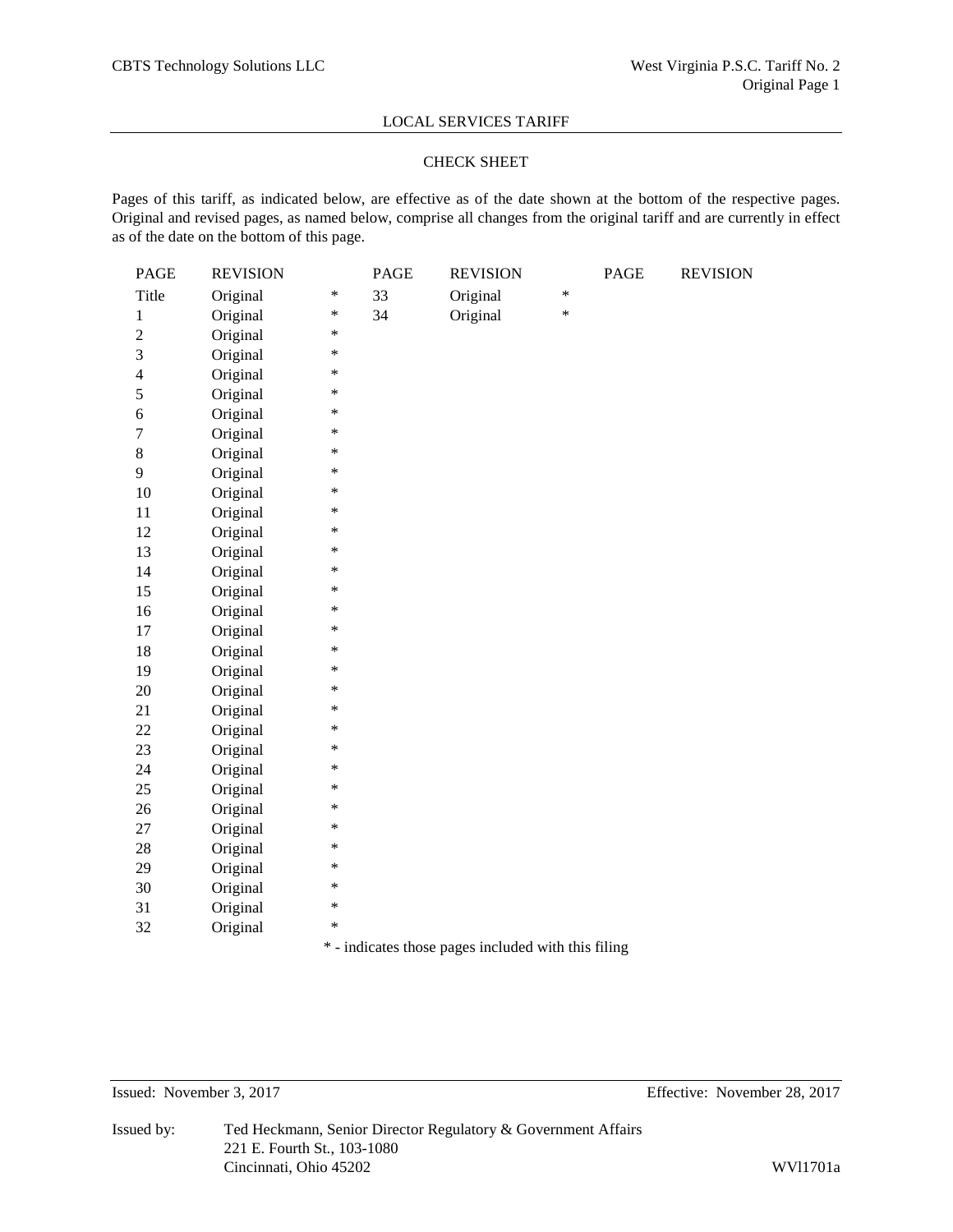# TABLE OF CONTENTS

|                                                          | Page           |
|----------------------------------------------------------|----------------|
| <b>TITLE PAGE</b>                                        | Title          |
| <b>CHECK SHEET</b>                                       | 1              |
| TABLE OF CONTENTS                                        | 2              |
| <b>EXPLANATION OF SYMBOLS</b>                            | 3              |
| <b>SECTION 1 - Application of Tariff and Definitions</b> | $\overline{4}$ |
| <b>SECTION 2 - Regulations</b>                           | 9              |
| <b>SECTION 3 - Directory Listings</b>                    | 22             |
| <b>SECTION 4 - Directory Assistance Service</b>          | 25             |
| <b>SECTION 5 - Operator Assistance Service</b>           | 26             |
| <b>SECTION 6 - Business Exchange Service</b>             | 27             |
| <b>SECTION 7 - PRI Service</b>                           | 29             |
| <b>SECTION 8 - Exchange Areas</b>                        | 33             |
| <b>SECTION 9 - Promotions</b>                            | 34             |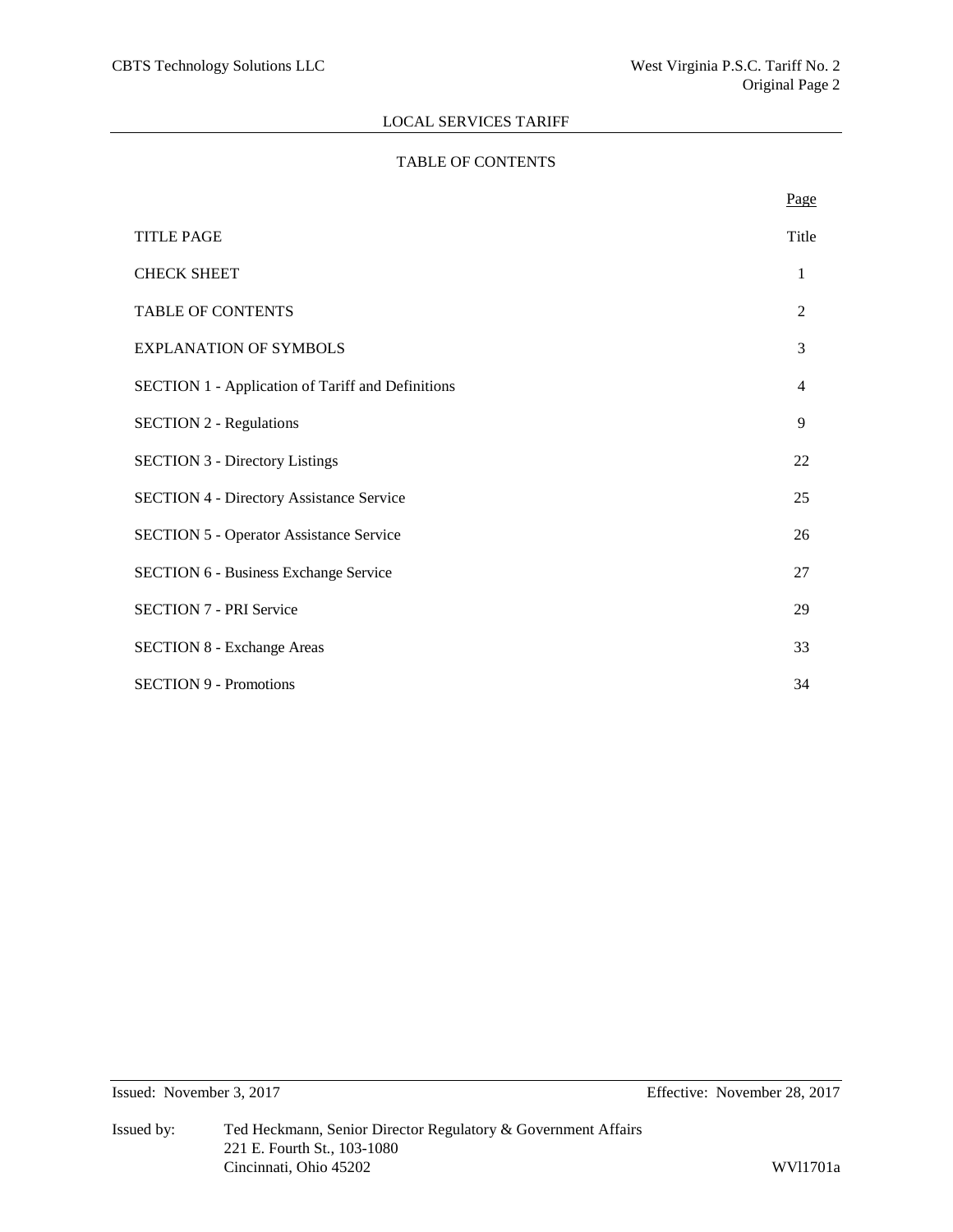# EXPLANATION OF SYMBOLS USED IN THIS TARIFF

The following symbols are used in this tariff for the purpose indicated below:

- C To signify changed regulation.
- O To signify omissions.<br>D To signify reduced rat
- To signify reduced rate.
- M To signify a move in the location of text.
- I To signify increased rate.
- N To signify new rate or regulation.
- R To signify reduced rate.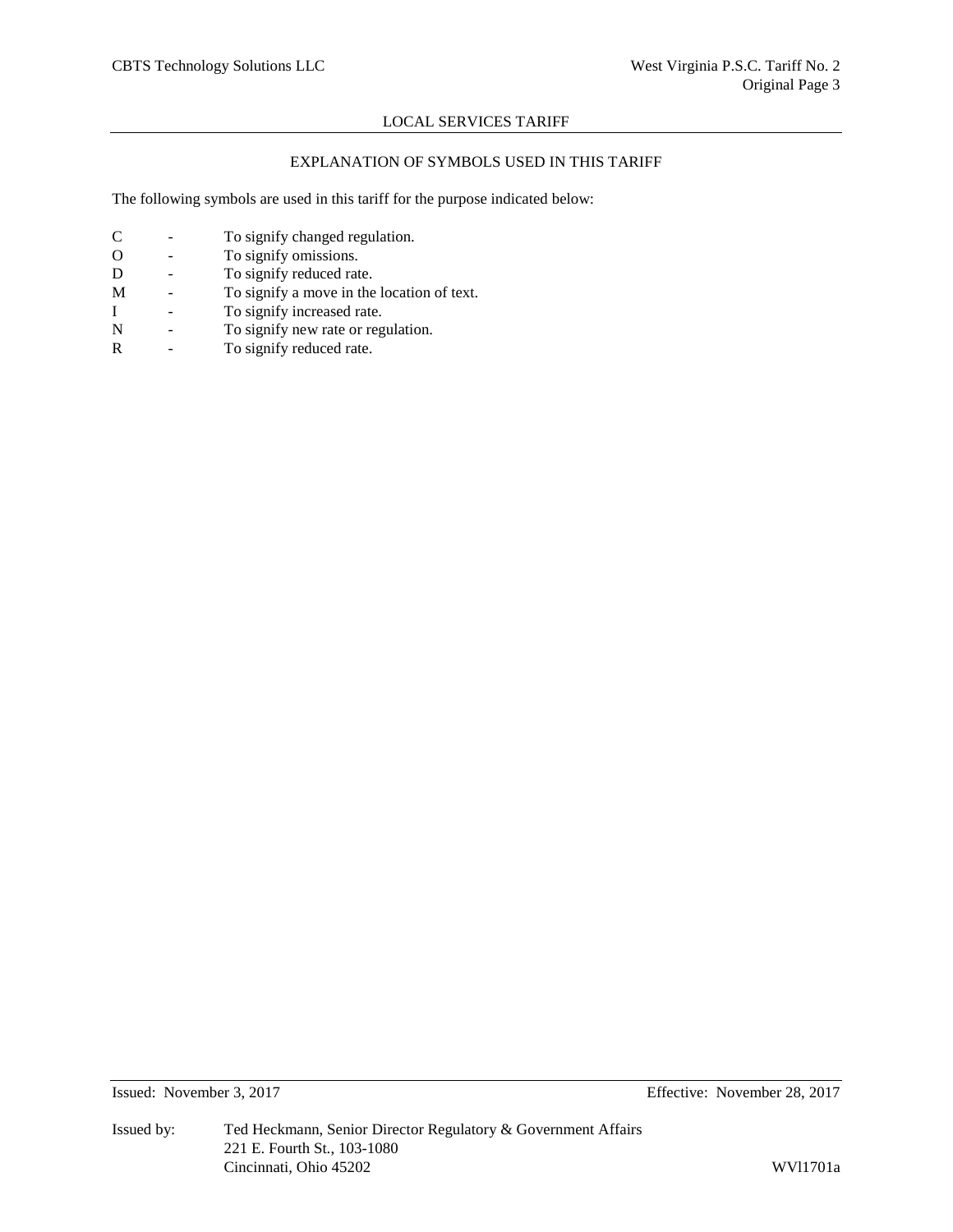## SECTION 1 - APPLICATION OF TARIFF AND DEFINITIONS

# A. APPLICATION OF TARIFF

This tariff sets forth the service offerings, rates, terms and conditions applicable to the furnishing of intrastate communications service by CBTS Technology Solutions LLC to non-residential/commercial customers within the State of West Virginia. Local exchange services will be provided in the service areas of the facilities-based Carriers with whom a resale agreement or interconnection agreement exists between such Carrier and CBTS Technology Solutions LLC. The services in this tariff are provided to nonresidential/commercial customers.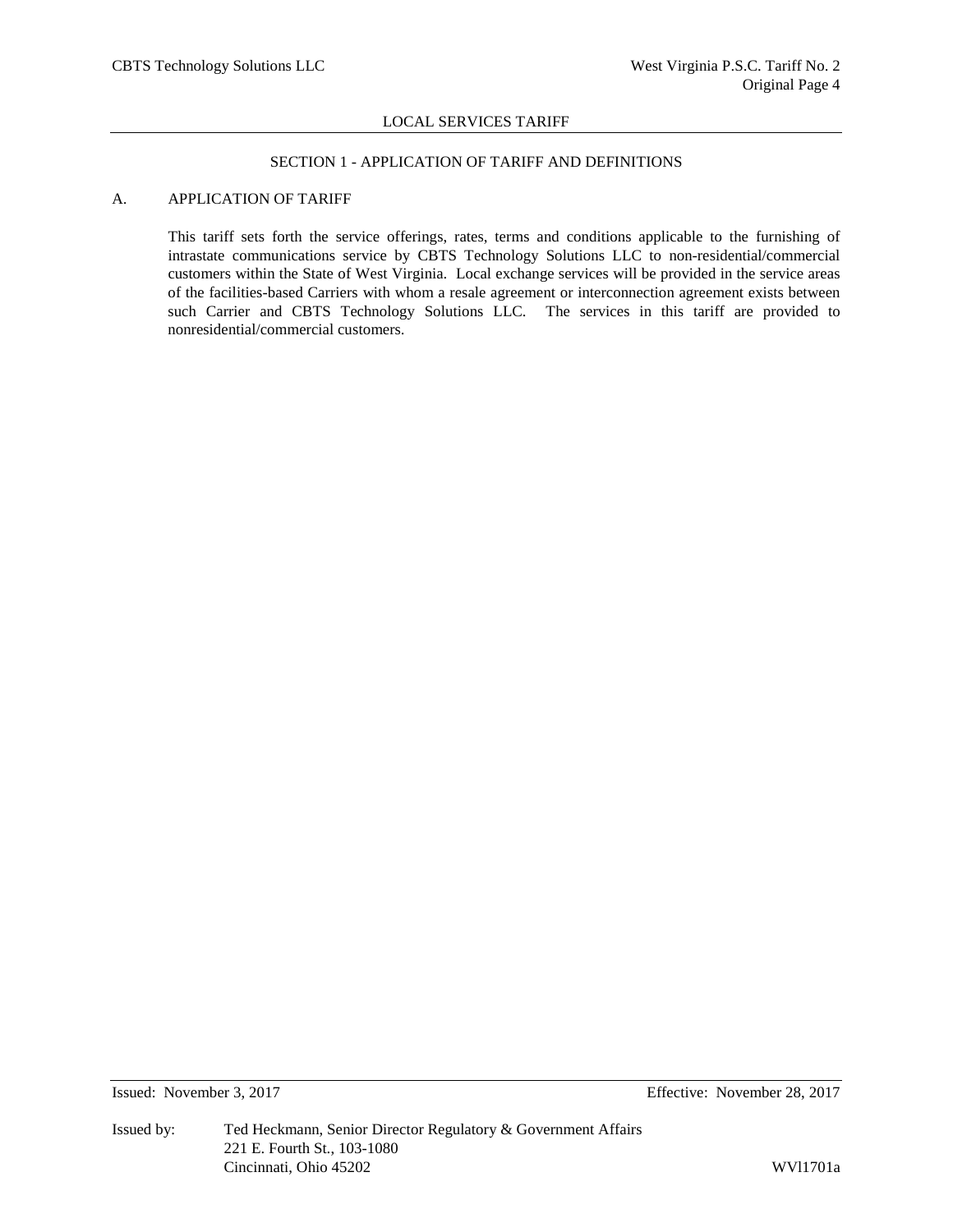# SECTION 1 - APPLICATION OF TARIFF AND DEFINITIONS, (CONT'D.)

#### B. DEFINITIONS

Certain terms used generally throughout this tariff are defined as follows.

1. Carrier

Refers to the underlying provider whose facilities CBTS uses to furnish service.

2. Central Office

A switching unit in a telecommunications system providing service to the general public, that has the necessary equipment and operating arrangements for terminating and interconnecting lines and trunks.

3. Central Office Line

A circuit used within a central office to connect to an individual line or any type of trunk.

4. Company

CBTS Technology Solutions LLC (CBTS) which is the issuer of this tariff. Also refers to the underlying provider whose facilities CBTS uses to furnish service.

5. Communication-Impaired Person

For purposes of this tariff, the definition of impaired refers to persons with communication impairments, including hearing impaired, deaf, deaf/blind, or speech impaired persons whose impairment prevents them from communicating over the telephone without the aid of a telecommunications device for the deaf or text telephone (TDD/TTY).

6. Commission

The West Virginia Public Service Commission..

7. Contract

The agreement between a customer and the Company under which facilities for the customer's use are furnished, in accordance with the provisions of this tariff.

8. Customer

The person, firm, corporation or other entity that orders service and is responsible for the payment of charges and for compliance with the Company's tariff regulations.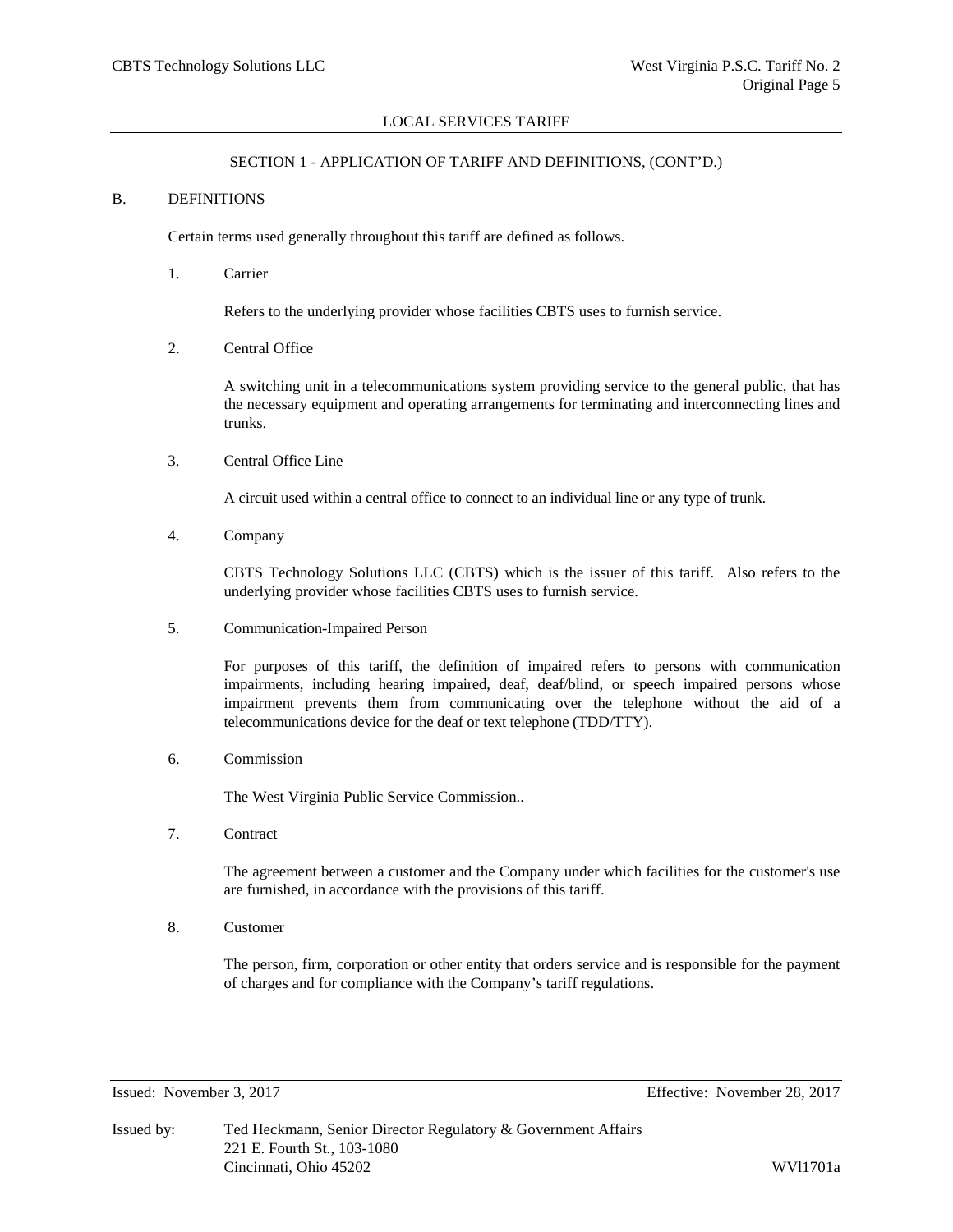## SECTION 1 - APPLICATION OF TARIFF AND DEFINITIONS, (CONT'D.)

#### B. DEFINITIONS, (CONT'D.)

9. Direct Inward Dialing (DID)

A service attribute that routes incoming calls directly to stations, bypassing a central answering point.

10. Directory Listing

The publication in the alphabetical directory of information pertaining to a customer's telephone number.

11. Exchange

An area, consisting of one or more central office districts, within which a call between any two points is a local call.

12. Individual Case Basis (ICB)

A service arrangement in which the regulations, rates and charges are developed based on the specific circumstances of the customer's situation

13. Initial Service Period

The minimum length of time a customer is obligated to pay for service whether or not the customer retains the service for the minimum length of time. Unless stated otherwise in this tariff, the minimum period is 30 days.

14. Local Calling

A completed call or telephonic communication between a calling station and any other station within the local service area of the calling station.

15. Local Exchange Service

Telephone service furnished between points located within an area where there is no toll charge. Unless otherwise specified, local calling areas in this tariff shall be the same as the local calling areas of the facilities-based Carriers with whom a resale agreement exists between such Carrier and CBTS Technology Solutions LLC.

Issued: November 3, 2017 Effective: November 28, 2017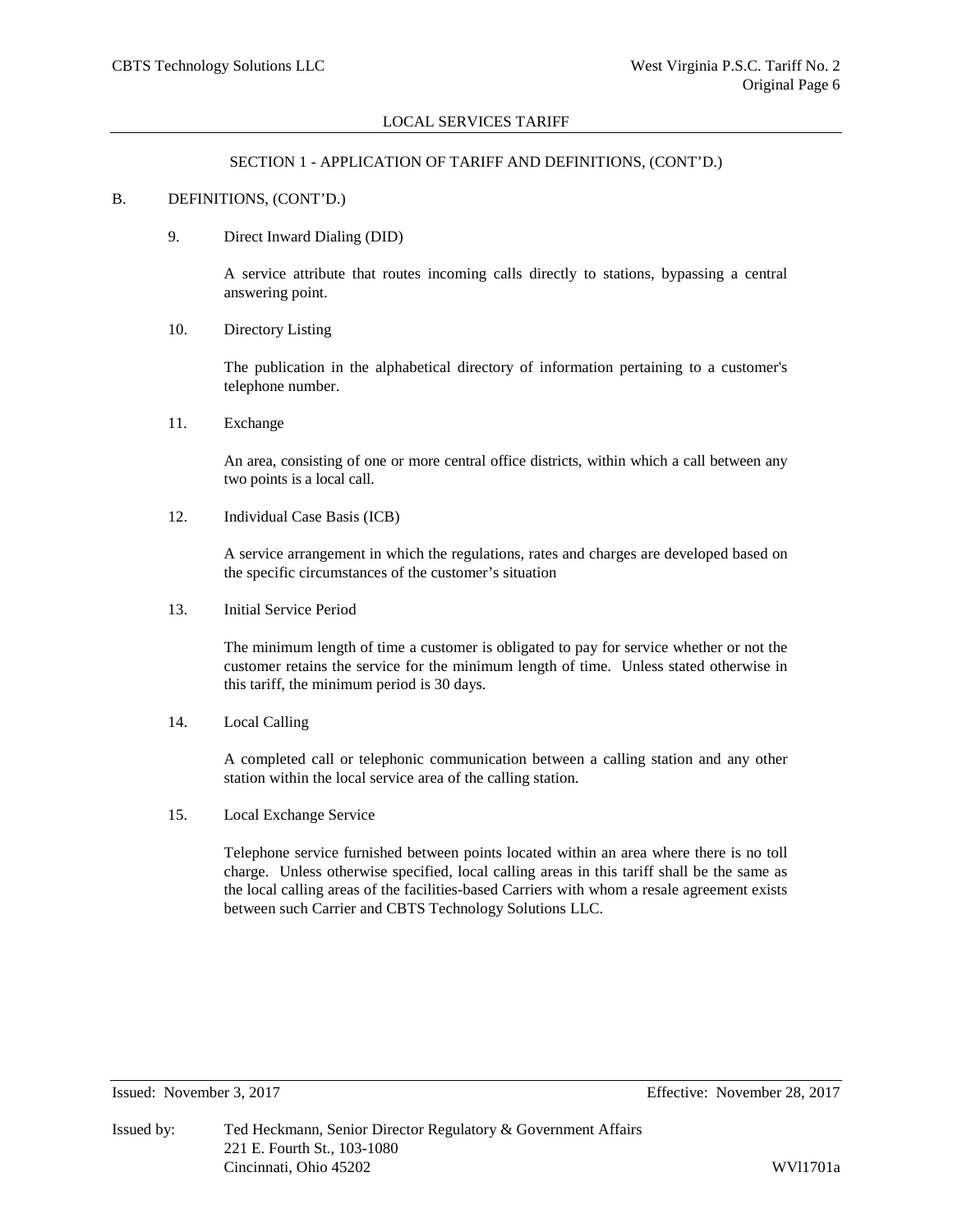## SECTION 1 - APPLICATION OF TARIFF AND DEFINITIONS, (CONT'D.)

## B. DEFINITIONS, (CONT'D.)

## 16. Network Interface Device (NID)

A jack conforming to Sub-part F of Part 68 of the FCC's rules provided by the Company as part of the LEC network. It will be located on the customer's premises and is considered to be the termination of the LEC network if installed by the Company. (See Demarcation Point)

## 17. Nonrecurring Charges

The one-time initial charges for service or facilities, including but not limited to charges for construction, installation, or special fees.

18. Private Branch Exchange (PBX)

An arrangement of equipment consisting of switchboards, dial switching equipment, wiring, telephone station apparatus, or a combination thereof. It provides for the interconnection of service lines associated with switching equipment located on a premises or extended to another premises relating to the same customer.

19. Recurring Charges

The monthly charges to the customer for services, facilities and equipment, which continue on the agreed upon duration of the service.

## 20. Service Commencement Date

The first day following the date on which the Company notifies the customer that the requested service or facility is available for use. This will be no later than five days following the request, unless extended by the customer's refusal to accept service which does not conform to standards set forth in the service order or this tariff, in which case the Service Commencement Date is the date of the customer's acceptance of service. The parties may mutually agree on a substitute Service Commencement Date.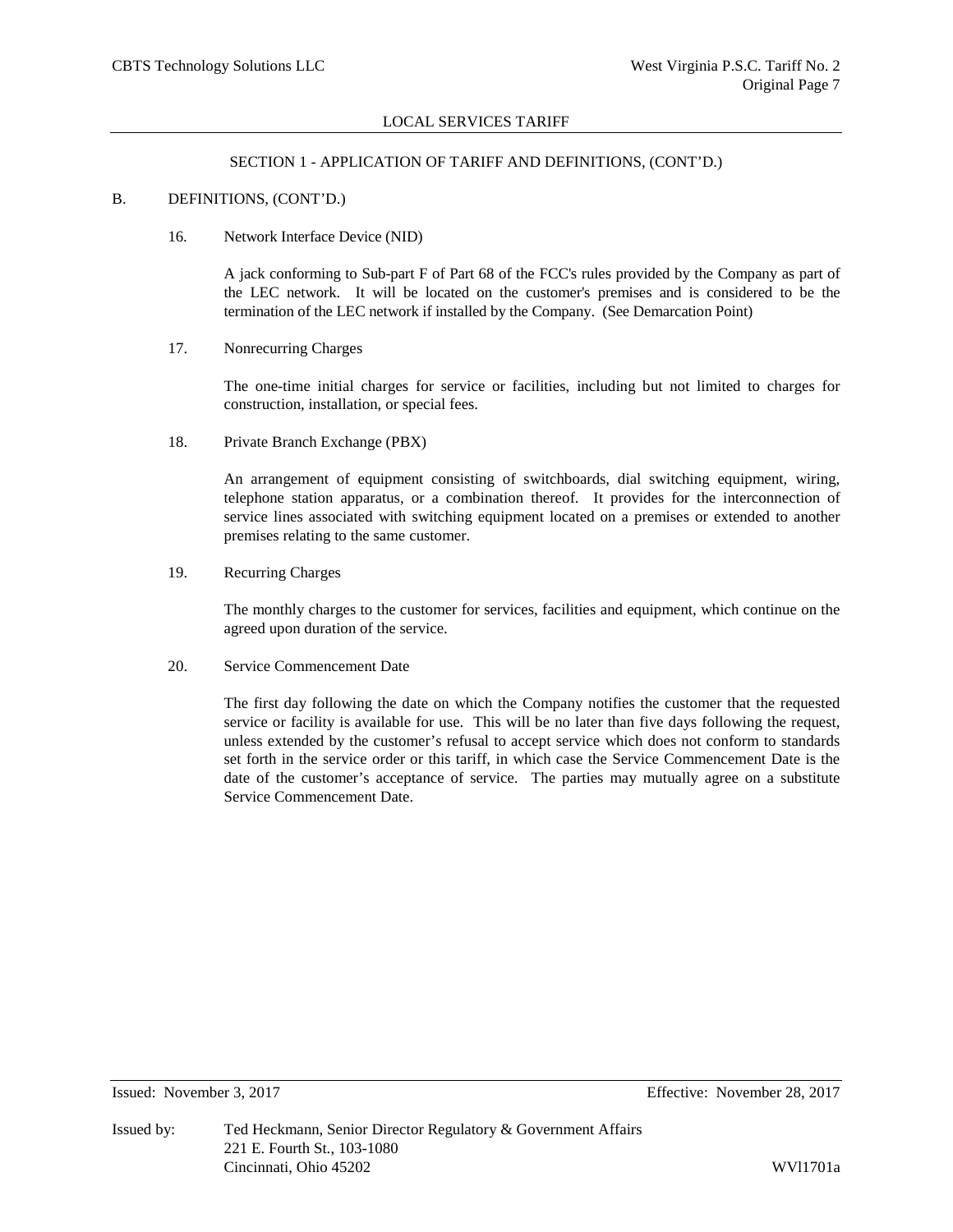## SECTION 1 - APPLICATION OF TARIFF AND DEFINITIONS, (CONT'D.)

# C. AVAILABILITY

The furnishing of service under this tariff is subject to the availability on a continuing basis of all the necessary facilities and is limited to the capacity of the Company's facilities to furnish service from time to time as required at the sole discretion of the Company.

The Company shall not be liable for any act or omission of any other company or companies furnishing a portion of the service, or for damages associated with service, channels, or equipment which it does not furnish, or for damages which result from the operation of Customer-provided systems, equipment, facilities or services which are interconnected with Company services.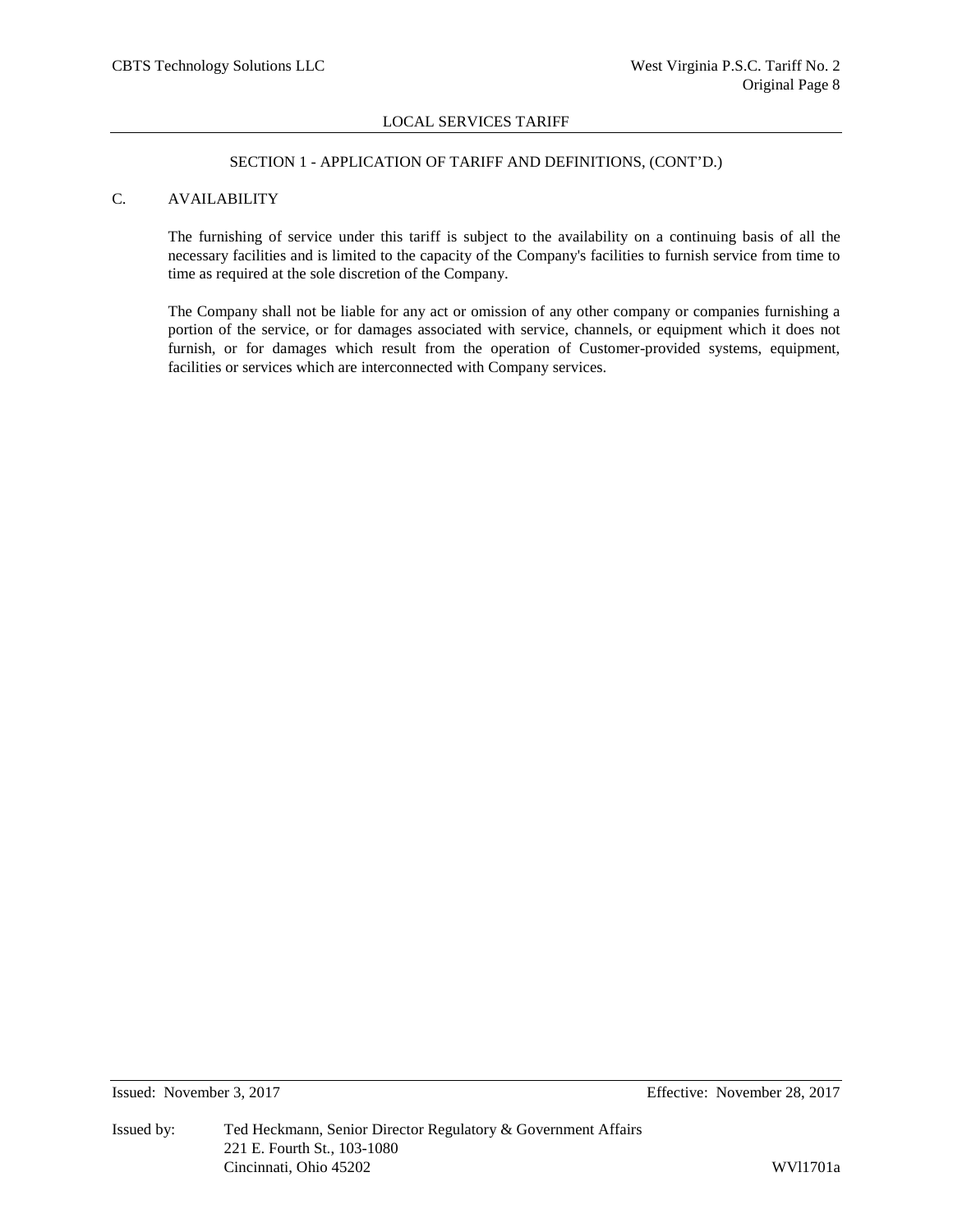# SECTION 2 - REGULATIONS

## A. GENERAL

- 1. The regulations in Section 2 apply to all services contained within this tariff unless otherwise noted.
- 2. Revisions to this tariff which affect neither the service to subscribers (customers) nor the rate, classification, or charge to subscribers (customers) are authorized without further Order of the Commission. These revisions will be made in accordance with the Order granting such authority.

Such revisions include:

- a. Additions, deletions, corrections or rearrangements of items listed under Table of Contents, Index, Explanation of Symbols, and Explanation of Abbreviations;
- b. Rearrangements or corrections in paragraph references, headings, or numerical designations; and
- c. Changes to reflect revisions in names of other companies and in the names of exchanges of other companies approved by this Commission in connection with applications filed by other telephone companies.

Each revision will be effective on the date to be shown on the revised tariff sheets covering the changes, the effective date to be one day after the date of filing copies of the revised sheets with the Commission.

3. A move to a different continuous property is charged for as new installation of service. A new initial period applies at the new location and a termination charge applies at the old location, except as provided for elsewhere in this tariff, if the move occurs prior to the expiration of the initial service period.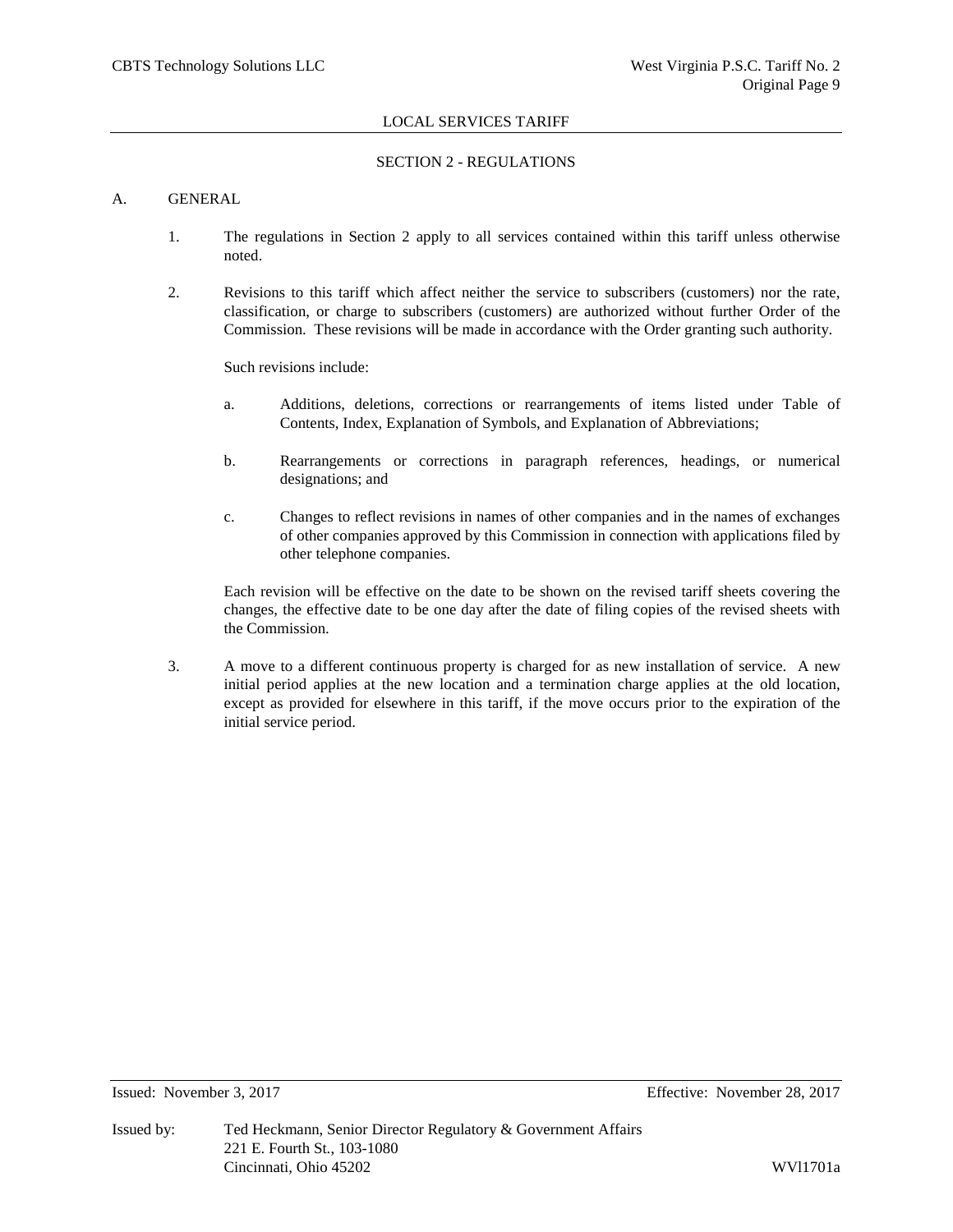## SECTION 2 – REGULATIONS, (CONT'D.)

## B. OBLIGATION AND LIABILITY OF COMPANY

1. Liability Limitations

Approval of language contained in this tariff by the Commission does not constitute a determination by the Commission that the limitation of liability imposed by the Company should be upheld in a court of law. Approval by the Commission merely recognizes that since it is a court's responsibility to adjudicate negligence and consequent damage claims, it is also the court's responsibility to determine the validity of any exculpatory clauses.

2. Availability of Facilities

The Company's obligation to furnish service or to continue to furnish service is dependent on its ability to obtain, retain, and maintain without unreasonable expense suitable rights and facilities, and to provide for the installation of those facilities required incident to the furnishing and maintenance of that service.

3. Service Irregularities and Interruptions

In the event of an interruption to service which is not due to the negligence or willful act of the customer, there will be allowed a prorata adjustment of the monthly charges involved, for the service and facilities rendered useless and inoperative by reason of the interruption, during the time said interruption continues in excess of twenty-four hours from the time it is reported to the Telephone Company or detected by the Company. For the purpose of administering this regulation, every month is considered to have thirty days.

For the purpose of applying this provisions, the word "interruption" shall mean the inability to complete calls; incoming, outgoing, or both. "Interruption" does not include and no credit allowance shall be given for service difficulties such as slow dial tone, busy circuits, or other network and/or switching capacity shortages. Nor shall the credit allowance apply where service is interrupted by the negligence or willful act of the customer or the failure of facilities provided by the customer, or unlawful or improper use of the facilities or service.

No credit allowance will be made for interruptions due to electric power failure, where by the provisions of this tariff, the customer is responsible for providing electric power.

The liability of the Company for damages arising out of mistakes, omissions, interruptions, delays or errors, or defects in transmission occurring in the course of furnishing service or facilities, and not caused by the negligence of the customer, or of the Company in failing to maintain proper standards of maintenance and operation and to exercise reasonable supervision, will in no event exceed an amount equivalent to the proportionate charge to the customer for the period of service during which the mistake, omission, interruption, delay or error, or defect in transmission occurs.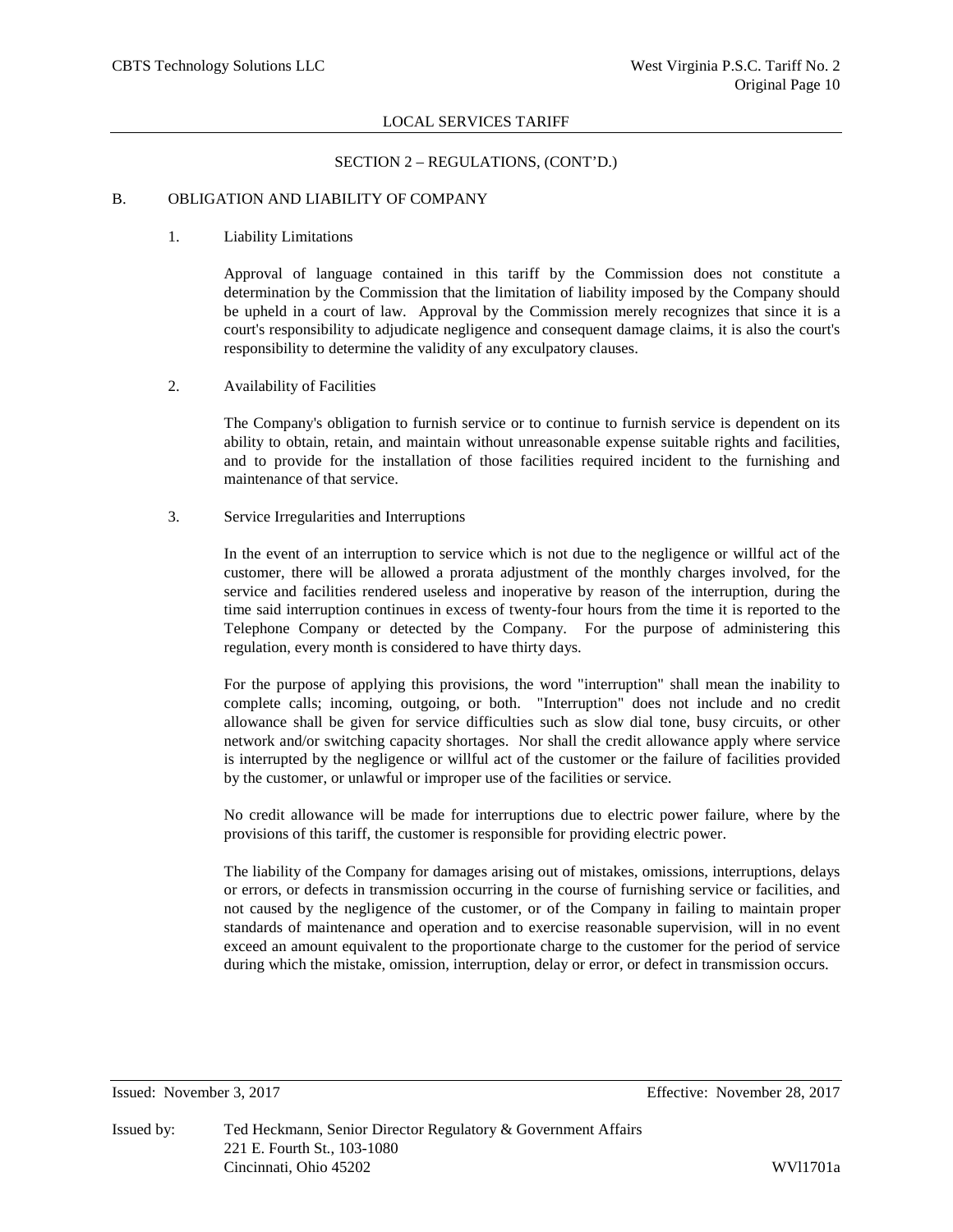## SECTION 2 – REGULATIONS, (CONT'D.)

## B. OBLIGATION AND LIABILITY OF COMPANY, (CONT'D.)

3. Service Irregularities and Interruptions, (Cont'd.

The customer indemnifies and saves the Company harmless against claims for libel, slander, or infringement of copyright arising from the material transmitted over its facilities; against claims for infringement of patents arising from combining with, or using in connection with, facilities of the Company, apparatus and systems of the customer; and against all other claims arising out of any act or omission of the customer in connection with the facilities provided by the Company; and against any and all losses from damage to the customer's facilities or equipment attached or connected to facilities furnished by the Company.

4. Transmitting Messages

The Company does not undertake to transmit messages but offers the use of its facilities for communications between its customers.

5. Use of Connecting Company Lines

When the lines of other companies are used in establishing connections to points not reached by the Company's lines, the Company is not liable for any act or omission of the other company or companies.

6. Defacement of Premises

The Company is not liable for any defacement or damage to the customer's premises resulting from the existence of the Company's equipment and associated wiring on such premises, or from the installation or removal thereof, when such defacement or damage is not the result of the Company's negligence.

When the customer is a tenant and requests an installation that could, in the opinion of the Company, result in damage to the property of the owner, the customer must obtain, prior to installation, a written release from the owner or his authorized agent absolving the Company of liability.

7. Special Construction

Subject to the agreement of the Company and to all of the regulations contained in this tariff, special construction of facilities may be undertaken on a reasonable efforts basis at the request of the Customer. Special construction is that construction undertaken:

- a. where facilities are not presently available, and there is no other requirement for the facilities so constructed;
- b. of a type other than that which the Company would normally utilize in the furnishing of its services;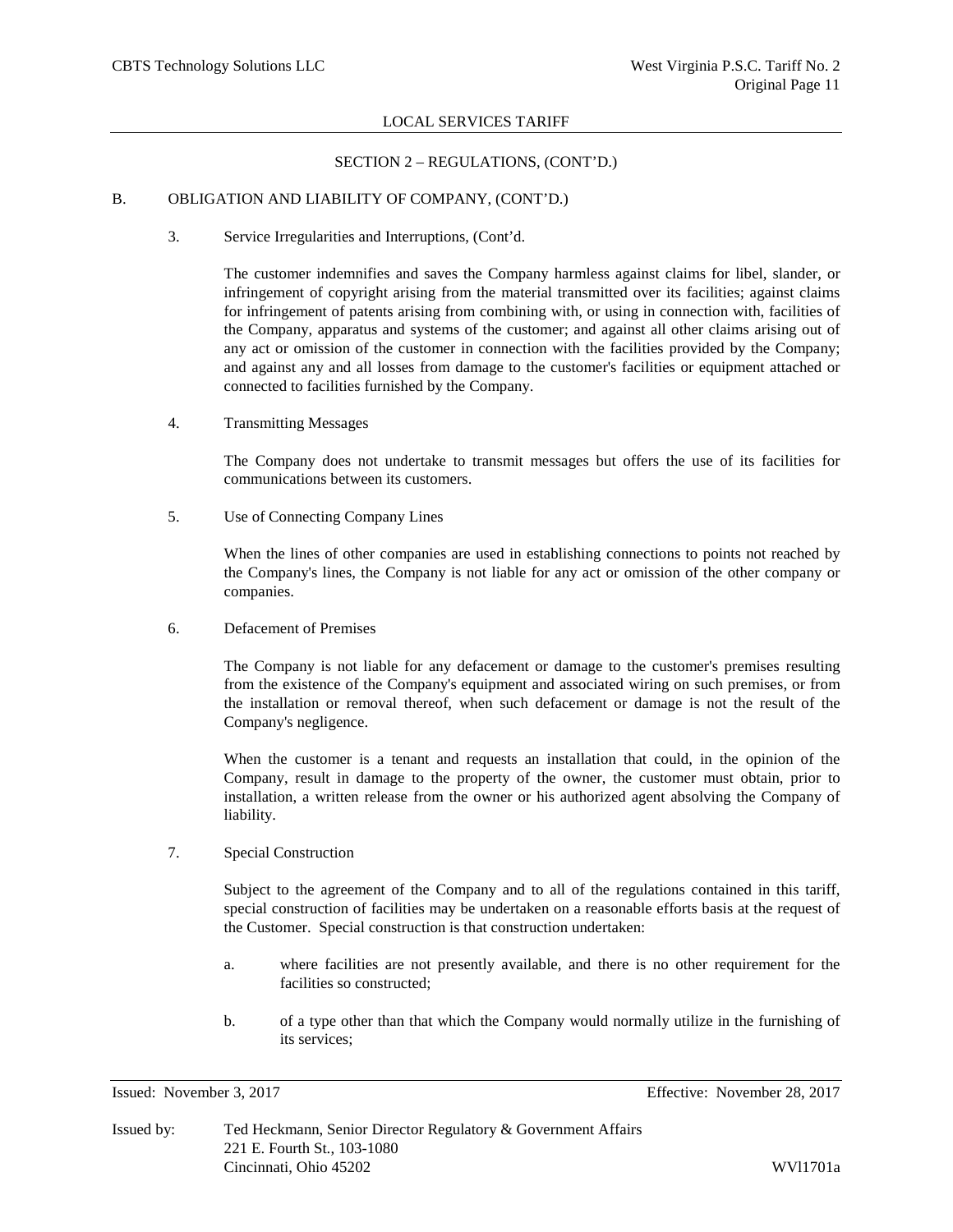## SECTION 2 – REGULATIONS, (CONT'D.)

## B. OBLIGATION AND LIABILITY OF COMPANY, (CONT'D.)

- 7. Special Construction, (Cont'd.)
	- c. over a route other than that which the Company would normally utilize in the furnishing of its services;
	- d. in a quantity greater than that which the Company would normally construct;
	- e. on an expedited basis;
	- f. on a temporary basis until permanent facilities are available;
	- g. involving abnormal costs; or
	- h. in advance of its normal construction.

# C. USE OF SERVICE AND FACILITIES

- 1. Ownership and Use of Service and Equipment
	- a. General

Equipment and lines furnished by the Company on the premises of a customer are the property of the Company, whose agents and employees have the right to enter the premises at any reasonable hour for the purpose of installing, inspecting, maintaining, or repairing the equipment and lines, or upon termination of the service, for the purpose of removing the equipment or lines.

Equipment furnished by the Company must, upon termination of service for any cause whatsoever, be returned to it in good condition, except for reasonable wear and tear.

Customer-provided equipment or protective circuitry may be connected to the telecommunications network in accordance with provisions of the Federal Communications Commission's registration program, as are now in effect or may become effective.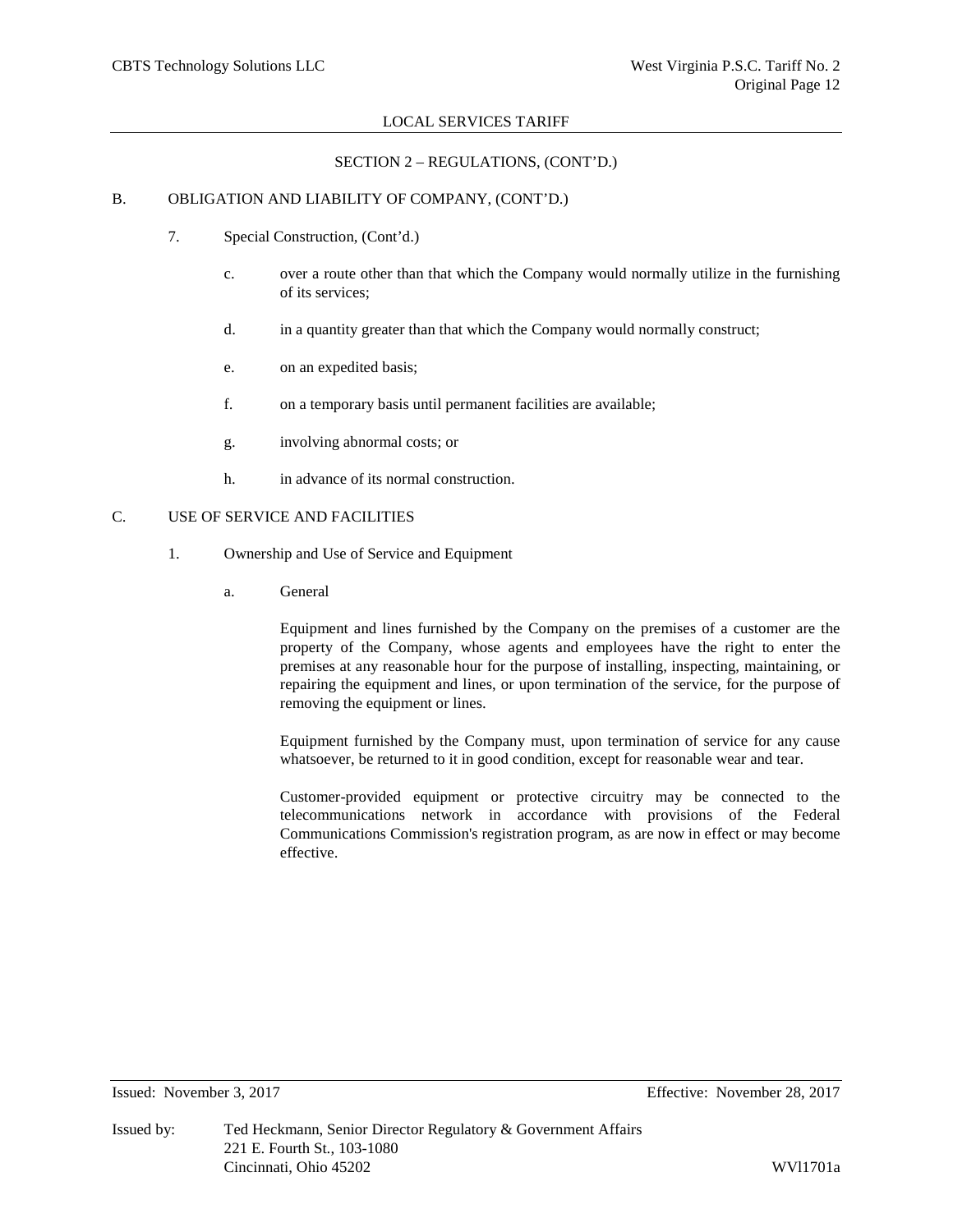## SECTION 2 – REGULATIONS, (CONT'D.)

## C. USE OF SERVICE AND FACILITIES, (CONT'D.)

- 2. Connections of Customer-Provided Terminal Equipment and Communications Systems
	- a. General Provisions
		- 1. General

Customer-provided terminal equipment and communications systems may be connected at the customer's premises to telecommunications services furnished by the Company, where the connections are made in accordance with the provisions of Part 68 of the Federal Communications Commission's (FCC's) Rules and Regulations, and any Company tariffs.

2. Responsibility of the Customer

The customer is responsible for the installation, operation and maintenance of any customer-provided terminal equipment or communications system. No customer-provided terminal equipment or communications systems or combinations thereof may require change in or alteration of the equipment or services of the Company, cause electrical hazards to Company personnel, damage to Company equipment, malfunction of Company billing equipment, or degradation of service to persons other than the user of the subject terminal equipment or communications system, the calling or called party. Upon notice from the Company that customer-provided terminal equipment or communications system is causing such a hazard, damage, malfunction or degradation of service, the customer must make whatever changes are necessary to remove or prevent the hazard, damage, malfunction or degradation of service.

The customer is responsible for the payment of a Maintenance of Service Charge as provided in Section 2, Paragraph 6 of this tariff for visits by a Company employee to the customer's premises when a service difficulty or trouble report results from the use of customer-provided terminal equipment or communications system.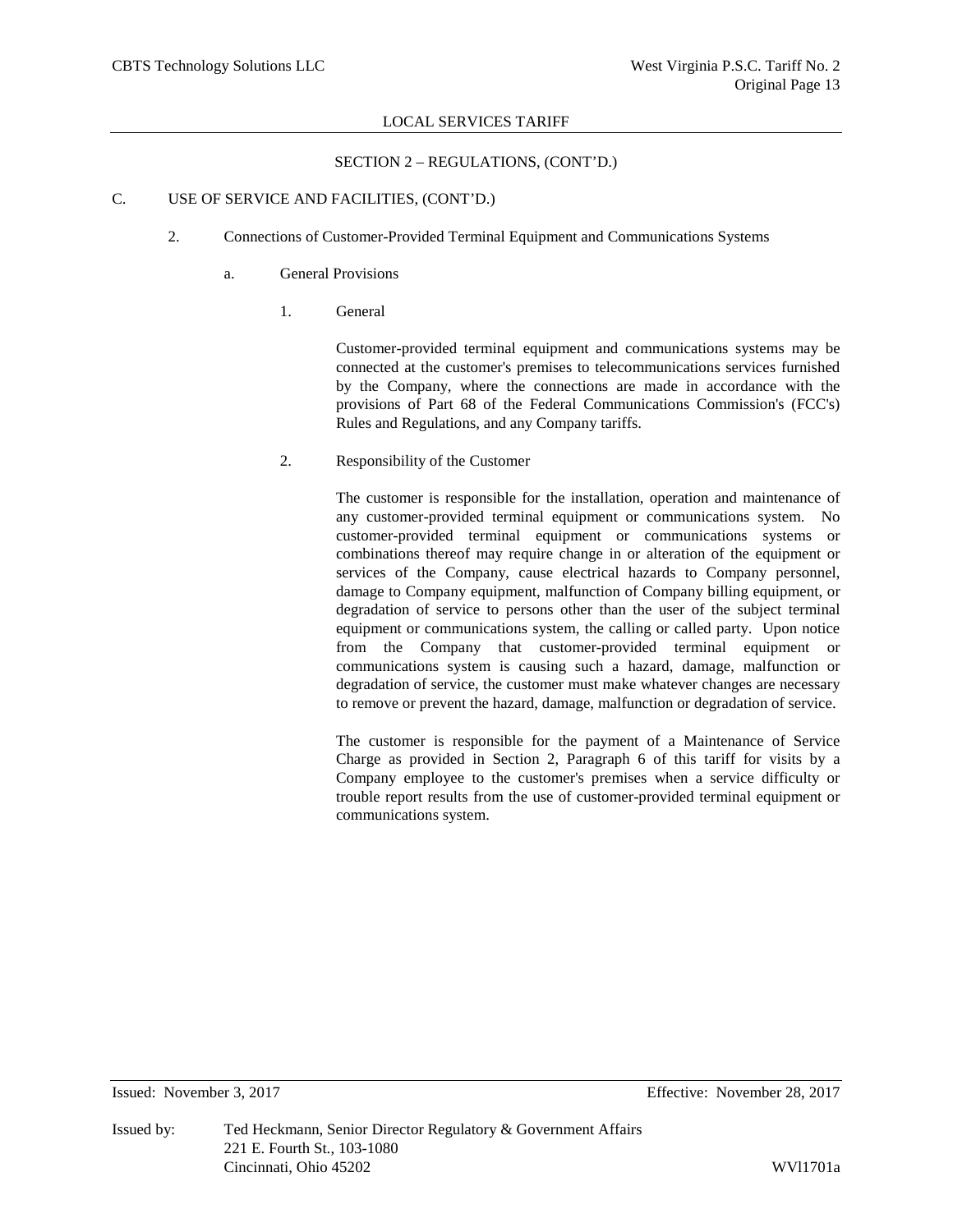## SECTION 2 – REGULATIONS, (CONT'D.)

## C. USE OF SERVICE AND FACILITIES, (CONT'D.)

- 2. Connections of Customer-Provided Terminal Equipment and Communications Systems, (Cont'd.)
	- a. General Provisions, (Cont'd.)
- 3. Responsibility of The Company

Telecommunications services are not represented as adapted to the use of customer-provided terminal equipment or communications systems. Where customer-provided terminal equipment or communications systems are used with telecommunications services, the responsibility of the Company is limited to furnishing service components suitable for telecommunications services and to the maintenance and operation of service components in a proper manner for those services. Subject to this responsibility, the Company is not responsible for (1) the through-transmission of signals generated by the customer-provided terminal equipment or communications systems, or for the quality of, or defects in this transmission; or (2) the reception of signals by customerprovided terminal equipment or communications systems; or (3) address signaling, where this signaling is performed by customer-provided signaling equipment.

At the customer's request, the Company will provide the interface parameters needed to permit customer-provided terminal equipment to operate properly with the Company's telecommunications services.

The Company may make changes in its telecommunications services, equipment, operations or procedures, where these changes are consistent with Part 68 of the FCC's Rules and Regulations. If changes made by the Company can be reasonably expected to render any customer's communications system or terminal equipment incompatible with telecommunications services, or require modification or alteration of the customer-provided communications systems or terminal equipment, or otherwise materially affect its use or performance, the customer will be given adequate notice of the changes in writing, to allow the customer an opportunity to maintain uninterrupted service.

4. Recording of Two-Way Telephone Conversations

The recording of two-way telephone conversations is governed by state and federal laws and regulations.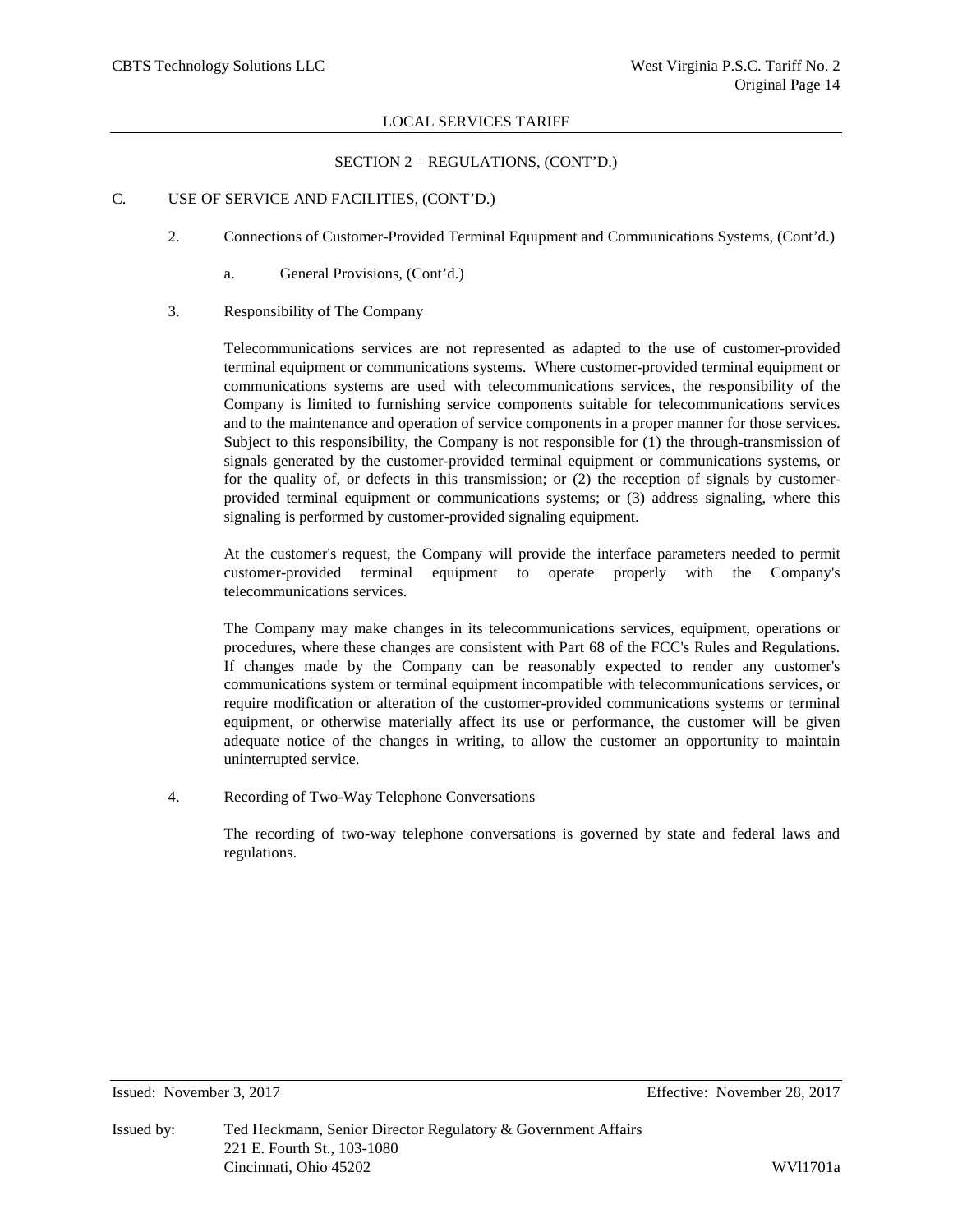## SECTION 2 – REGULATIONS, (CONT'D.)

## C. USE OF SERVICE AND FACILITIES, (CONT'D.)

- 2. Connections of Customer-Provided Terminal Equipment and Communications Systems, (Cont'd.)
	- a. General Provisions, (Cont'd.)
		- 5. Violation of Regulations

When any customer-provided terminal equipment or communications system is used with telecommunications services in violation of any of the provisions in this Section 2, part C.2, the Company will take whatever immediate action is necessary for the protection of the telecommunications network and Company employees, and will promptly notify the customer of the violation.

The customer must discontinue use of the terminal equipment or communications system or correct the violation and must confirm in writing to the Company within 10 days, following the receipt of written notice from the Company, that such use has ceased or that the violation has been corrected. Failure of the customer to discontinue such use or to correct the violation and to give the required written confirmation to the Company within the time stated above will result in suspension of the customer's service until the customer complies with the provisions of this tariff.

b. Connections of Registered Equipment

The term "Registered Equipment" denotes equipment which complies with and has been approved within the registration provisions of FCC Part 68.

Customer-provided registered terminal equipment, registered protective circuitry, and registered communications systems may be directly connected to the telecommunications network at the customer premises, subject to FCC Part 68.

c. Premises Wiring Associated With Registered Communications Systems

Premises wiring is wiring which connects separately-housed equipment entities or system components to one another, or wiring which connects an equipment entity or system component with the telephone network interface or demarcation point not within an equipment housing. All premises wiring, whether fully protected or unprotected, must be installed in compliance with FCC Part 68.

Customers who intend to connect premises wiring other than fully protected to the telephone network must give advance notice to the Company in accordance with the procedures specified in FCC Part 68 or as otherwise authorized by the FCC.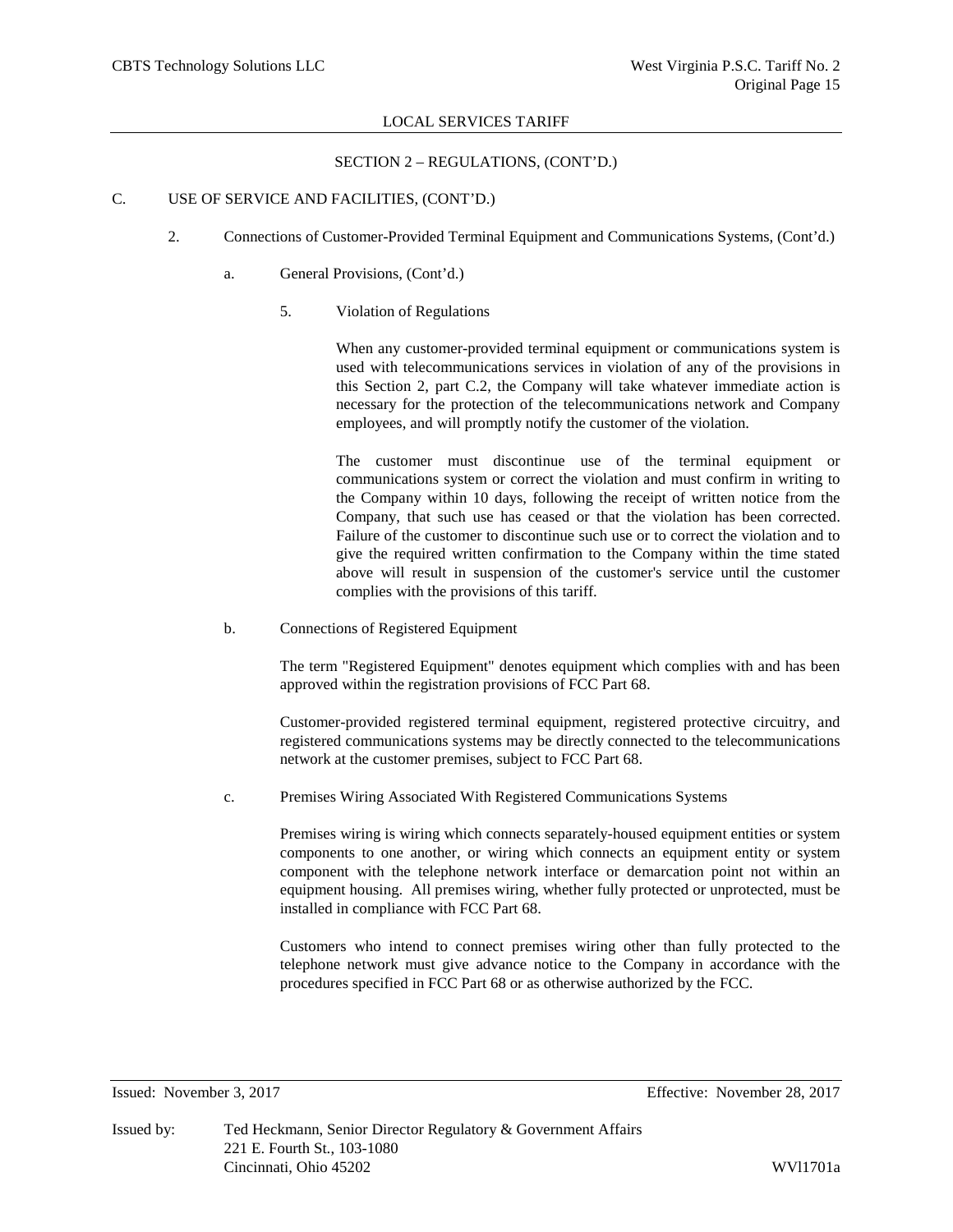## SECTION 2 – REGULATIONS, (CONT'D.)

## D. ESTABLISHMENT AND FURNISHING OF SERVICE

## 1. Application for Service

The Company may refuse an application for service if objection is made by or on behalf of any governmental authority to furnishing the service.

An application for service becomes a contract upon the establishment of service. Neither the contract nor any rights acquired under it may be assigned or transferred in any manner except as specifically provided for in this tariff. Requests for additional service, when established, become a part of the original contract, except that each item of additional service is furnished subject to payment of applicable charges.

If an applicant has an outstanding account with the Company, the Company reserves the right to reject application for service until the amount due for local services included in this tariff has been paid in full.

A contract for service may be transferred to another individual, partnership, association, or corporation. No billing adjustment for local exchange service previously furnished will be made and the new customer must assume all outstanding indebtedness of the original customer. No charge applies to service transferred in accordance with these provisions.

- 2. Payment for Service
	- a. The customer is responsible for payment; monthly, or on demand, of all charges for facilities and services furnished the customer, including charges for services originated, or charges accepted, at such facilities. Charges are payable at the Telephone Company's Business offices or at any agency authorized to receive such payments.
	- b. Bills are rendered monthly and include charges for local service for the current service month.
	- c. Prior written notice will be given if service is to be temporarily denied or the contract terminated for the non-payment of any sum due in accordance with Paragraph D.5. following. Service will not be denied prior to five days from the date contained on said notice.
	- d. All service, provided to the same customer as one business service, regardless of the tariff under which the service is provided, is considered one service for payment purposes. All service may be disconnected for non-payment even though payment is current for service provided under one or more tariffs.
	- e. Where the Company provides billing inquiry service, customer inquiries relative to toll charges will be responded to promptly by the Company.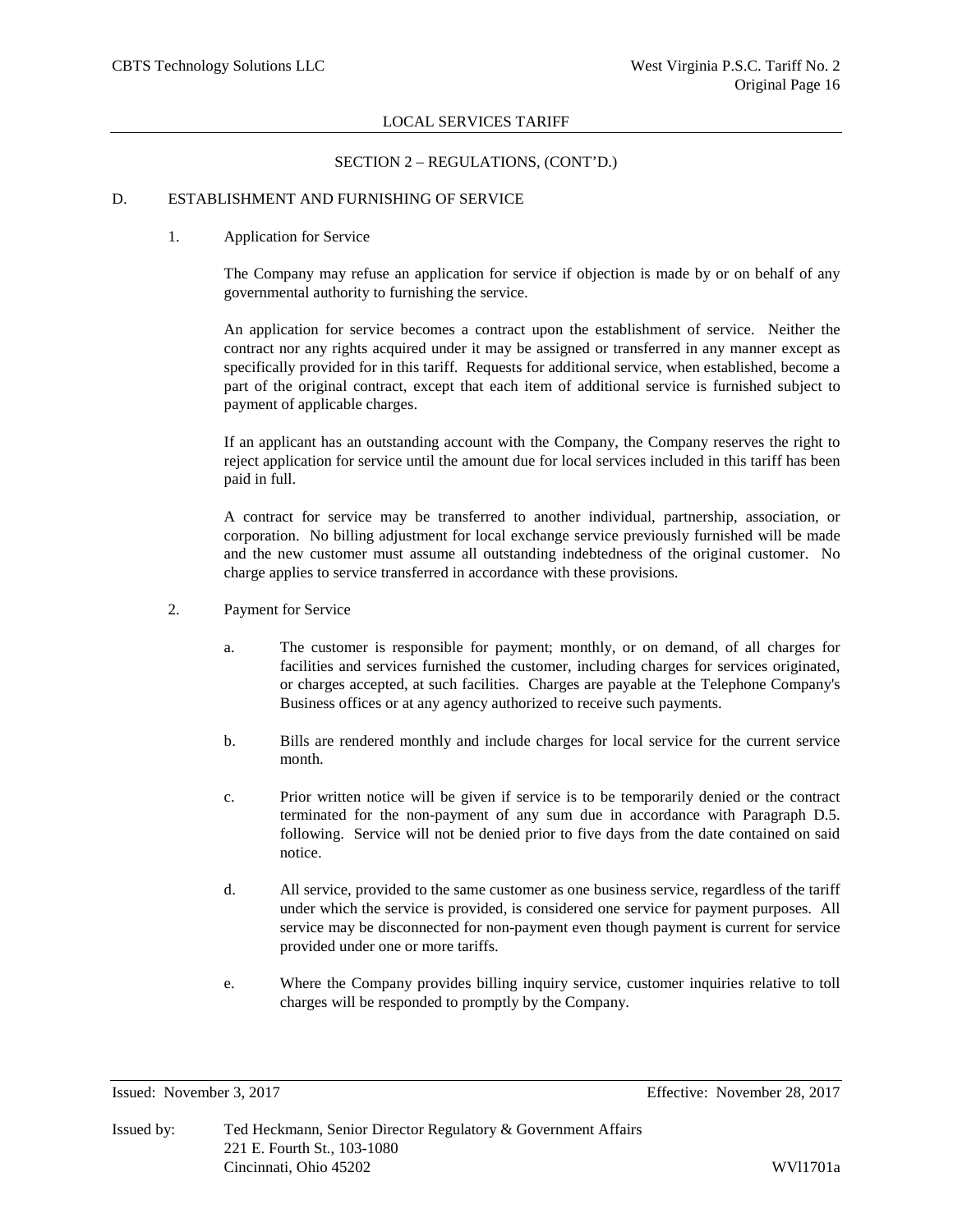## SECTION 2 – REGULATIONS, (CONT'D.)

## D. ESTABLISHMENT AND FURNISHING OF SERVICE, (CONT'D.)

- 3. Payment for Service, (Cont'd.)
	- f. Where the inquiry service is provided by an IXC or its designated agent, the IXC or agent will be responsible for notifying the Company immediately regarding any bona fide dispute over outstanding toll charges, so that service will not be terminated during the investigation of the dispute.
	- g. A subscriber who orders service or equipment installations, moves, or changes prior to the date of any increase in the one time charge applicable to such work will be subject to the one time charge in effect at the time the subscriber's order was received by the Company, provided the work is completed within the Company's normal installation interval in effect at the time the order was placed. However, if subsequent to the effective date of the increase in the one time charge, the completion of such work is delayed beyond the Company's normal installation interval and the delay is not caused by the Company, the subscriber will then be subject to the one-time charge in effect at the time the work is completed by the Company.
	- h. Insufficient Fund Checks

Customers will be charged \$30.00 on all checks issued to the Company which are returned due to insufficient funds. At the discretion of the Company, the insufficient funds check charge may be waived under appropriate circumstances (e.g. a bank error).

i. Late Payment Charge

Customers will be charged a late payment penalty in the amount of 1.5% per month on all delinquent amounts owed to the Company.

- 4. Denials or Disconnection and Restoral of Service
	- a. A written notice of discontinuance of service, with reason specified, will be sent fifteen (15) days prior to discontinuance followed by a second written notice five (5) days prior to disconnection of service or cancellation of an application without incurring any liability for any of the following reasons:
		- 1. Non-payment of any sum due to the Company for service for more than thirty days beyond the date of rendition of the bill for such service;
		- 2. Violation of any regulation governing the service under this tariff;
		- 3. Violation of any law, rule, or regulation of an government authority having jurisdiction over the service; or
		- 4. The Company is prohibited from furnishing services by order of a court or other government authority having jurisdiction.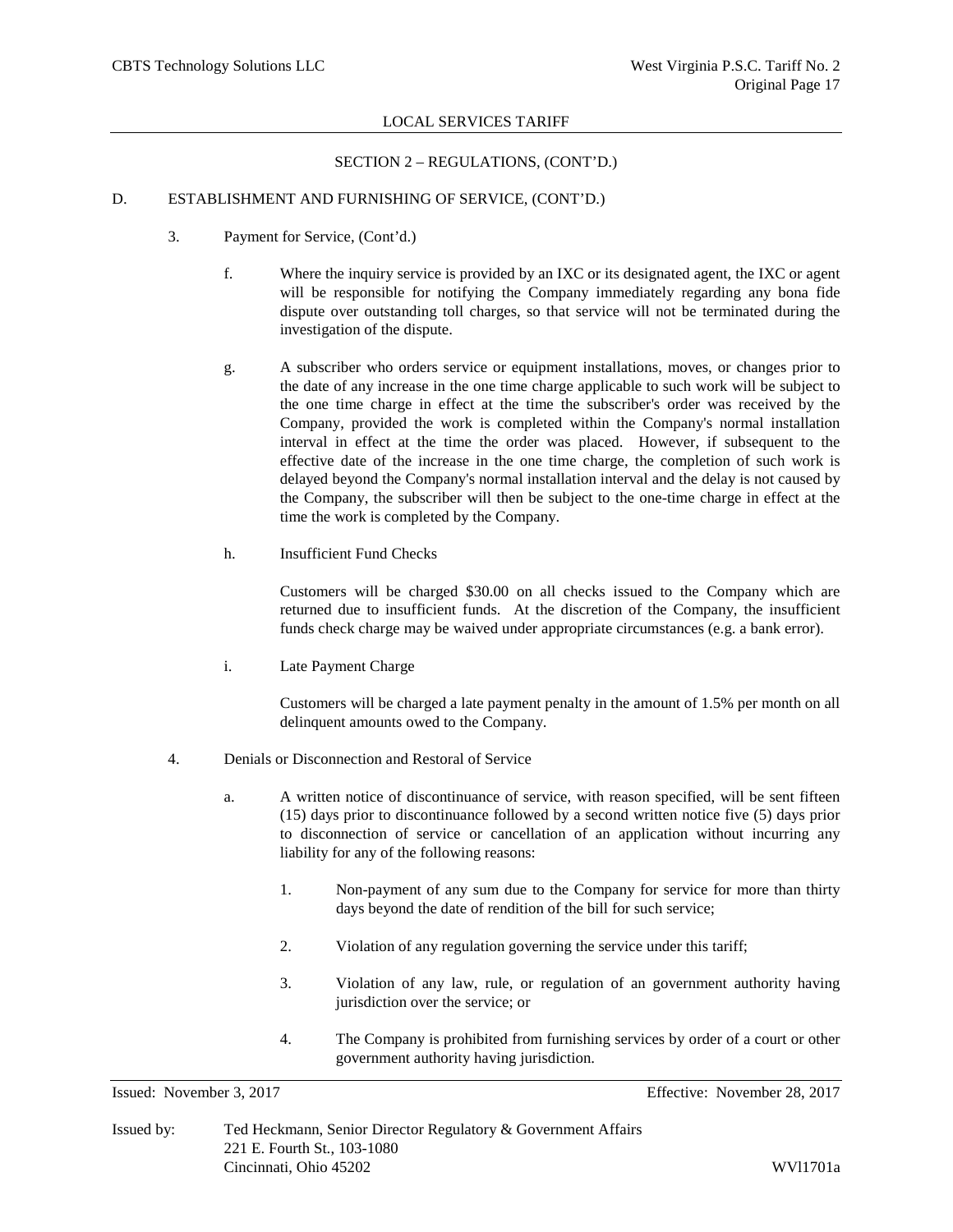# SECTION 2 – REGULATIONS, (CONT'D.)

# D. ESTABLISHMENT AND FURNISHING OF SERVICE, (CONT'D.)

- 4. Denials or Disconnection and Restoral of Service, (Cont'd.)
	- a. (Continued)
		- 5. Customer uses equipment in such a manner as to adversely affect the Company's equipment or service to others.
	- b. The Company reserves the right to discontinue or refuse service because of abuse or fraudulent use of service. Abuse or fraudulent use of service includes the use of service or facilities of the Company to transmit a message or to locate a person or otherwise to give or obtain information without payment of appropriate charges, or violation of any law or regulation pertaining to telecommunications service.
	- c. Service may not be refused, denied or disconnected for any of the following reasons:
		- 1. Delinquency in payment for service by a previous occupant at the premises to be served;
		- 2. Failure to pay any amount which, according to established payment dispute and resolution procedures, is in bona fide dispute;
		- 3. Failure to pay directory advertising charges or any other non-regulated service charges including 900/700 or any "dial-it"-like service charges.
- 5. Special Equipment and Arrangements

Special equipment and arrangements requested by customers and not otherwise provided for in this tariff may be furnished where possible, if not detrimental to any of the services furnished by the Company, at charges that are in addition to other applicable charges.

6. Overtime

For work performed outside the normal working hours of the Company at the request of the customer, the additional expense incurred by the Company is charged to the customer in addition to other charges which are applicable. In such cases, charges based on the cost of labor, materials, and other costs incurred by or charged to the Company will apply. The customer will be notified in advance if such charges may apply.

Issued: November 3, 2017 Effective: November 28, 2017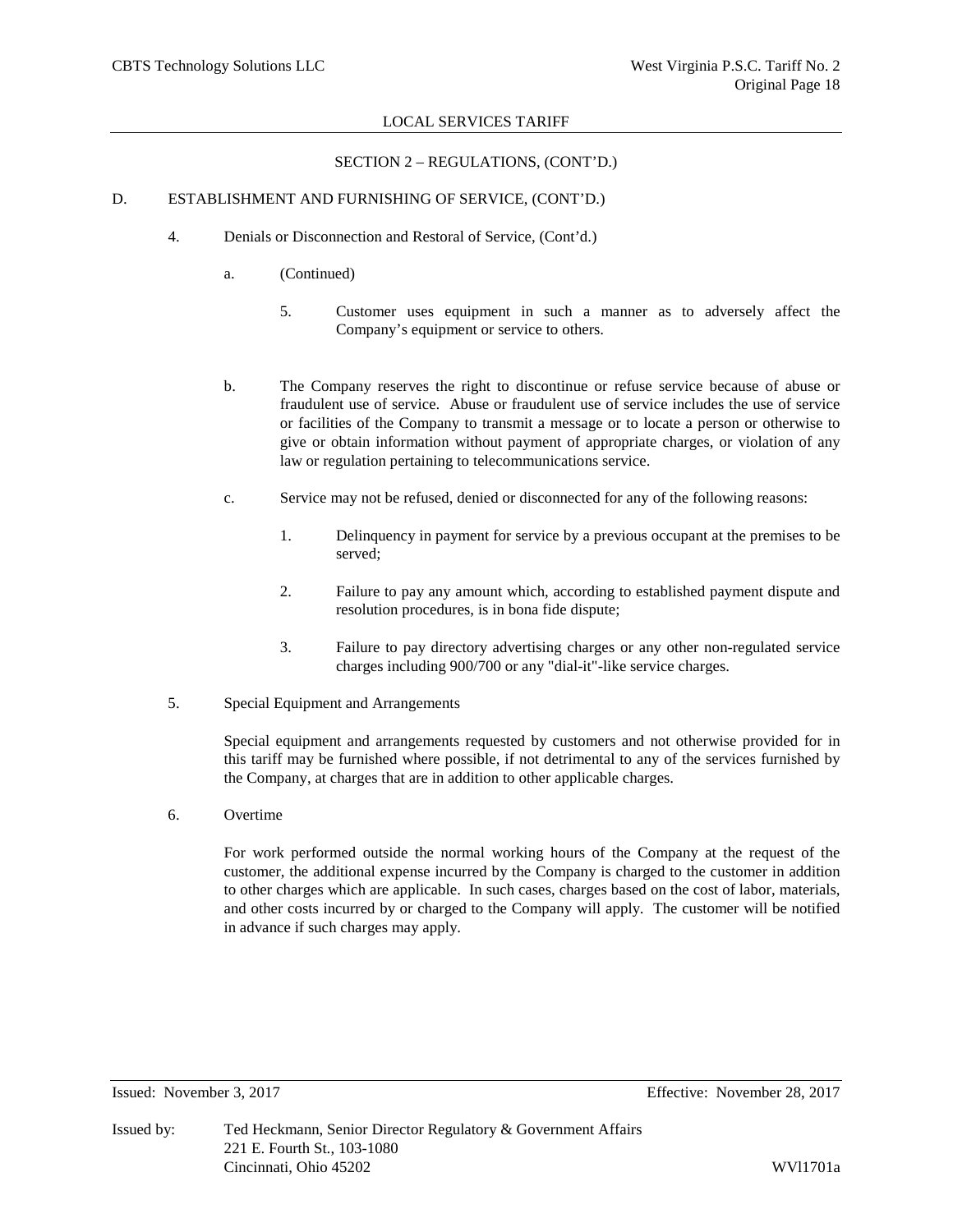## SECTION 2 – REGULATIONS, (CONT'D.)

## D. ESTABLISHMENT AND FURNISHING OF SERVICE, (CONT'D.)

#### 7. Individual Case Basis (ICB) Arrangements

In lieu of the rates otherwise set forth in this tariff, rates and charges, including minimum usage, installation, special construction and recurring charges for the Company's services may be established at negotiated rates on an individual contract basis (ICB), taking into account the nature of the facilities and services, the costs of construction and operation, the volume of traffic, the length of service commitment by the Customer, and use of facilities by other customers. Such arrangements shall be considered Special Pricing Arrangements, the terms of which will be set forth in individual Customer contracts. However, unless otherwise specified, the terms, conditions, obligation and regulation set forth in this tariff shall be incorporated into, and become a part of, said contract, and shall be binding on the Company and the Customer. Specialized rates or charges will be made available to similarly situated customers on a non-discriminatory basis.

In addition to any rate or charge established by the Carrier, the Customer will also be responsible for any recurring or non-recurring charges imposed by local exchange telephone companies incurred by or on behalf of the Customer in establishing and maintaining service. Such charges may be billed by the Carrier or directly by the local exchange company, at the Carrier's option.

Upon completion of any contractual arrangements entered into under this section, the Company will file additional tariff sheets as an amendment to this tariff summarizing the services, rates, terms, conditions, and duration of the contract, and will make the contract itself available to the Commission upon the Commission's request. The Company reserves the right to protection from public disclosure of proprietary information contained in such contracts as allowed under law.

8. Telecommunications relay Service (TRS)

Enables deaf, hard-of-hearing or speech-impaired persons who use a text telephone or similar device, to communicate freely with the hearing population who do not use a text telephone. A Customer will be able to access the state provider to complete such calls. The Company does not impose any charge to end users for access to Telecommunications Relay Service. However, persons using this Service are liable for applicable per call/increment charges.

9. Provisions for Certain State and Local Taxes and Fees

There shall be added to the customer's bill, as a separate item, an amount equal to the customer's proportionate part of any license, occupation, franchise, or other similar tax or fee, now or hereafter agreed to or imposed upon the Company by state or local taxing authorities, whether imposed by ordinance, franchise agreement or otherwise, and whether imposed upon or measured by the gross receipts, net receipts or revenues of the Company. Such amount will be added to the bill of each customer who receives service within the territorial limits of the taxing authority. Where more than one such tax or fee is imposed, each of the amounts applicable to the customer shall be added to the customer's bill as a separately identified item.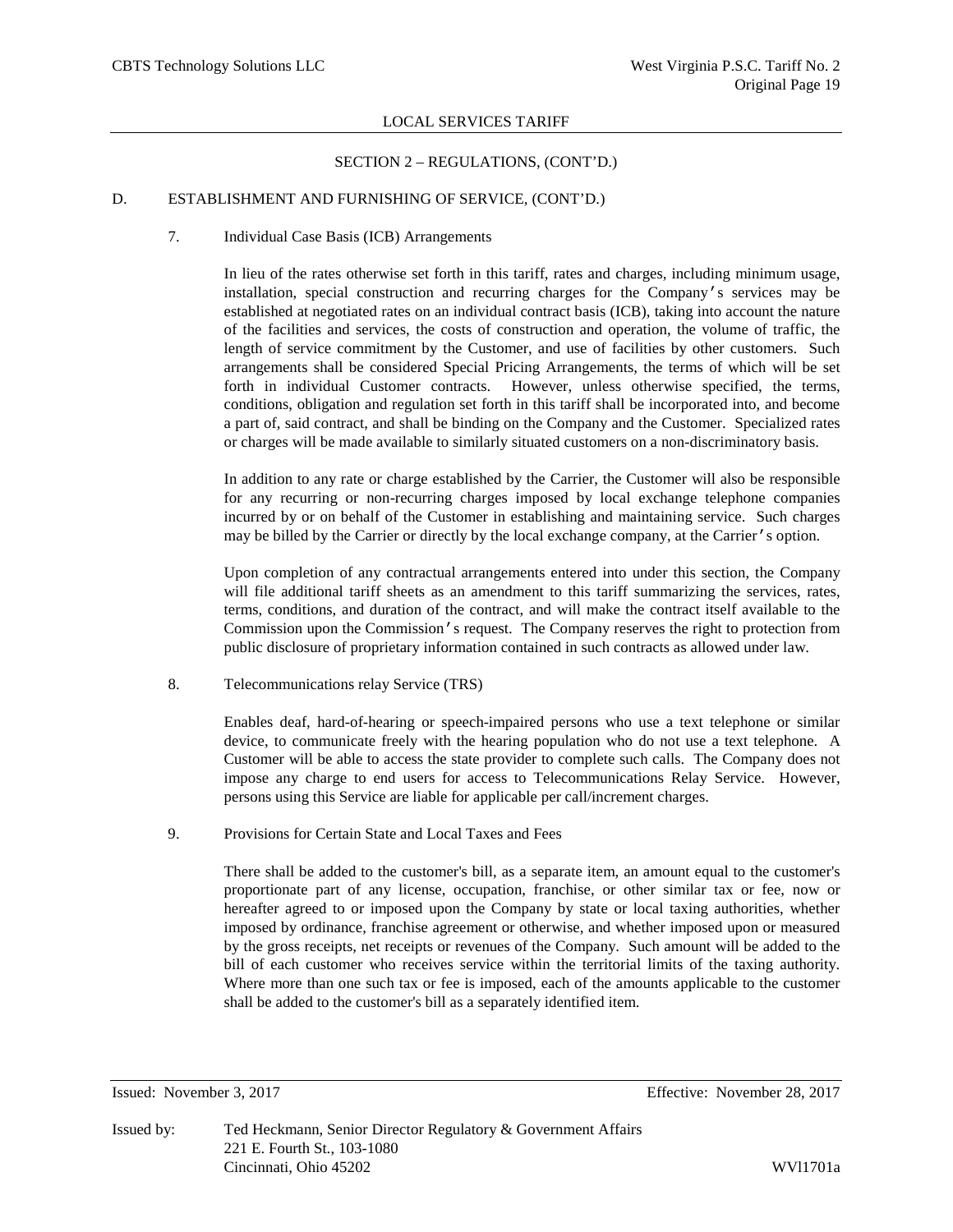## SECTION 2 – REGULATIONS, (CONT'D.)

## E. EMERGENCY NUMBER 911 SERVICE

This service is offered solely as an aid in handling assistance calls in connection with fire, police or other emergencies. The Company is not responsible for any losses, claims, demands, suits or any liability whatsoever, whether suffered, made, instituted or asserted by the Customer or by any other party or person for any personal injury to or death of any person or persons, and for any loss, damage or destruction of any property, whether owned by the Customer or others, caused or claimed to have been caused by  $: (1)$ mistakes, omissions, interruptions, delays, errors or other defects in the provision of this service, or (2) installation, operation, failure to operate, maintenance, removal, presence, condition, location or use of any equipment and facilities furnishing this service.

The Company is not responsible for any infringement or invasions of the right of privacy of any person or persons, caused or claimed to have been caused, directly or indirectly, by the installation, operation, failure to operate, maintenance, removal, presence, condition, occasion or use of emergency 911 service features and the equipment associated therewith, or by any services furnished by the Company including, but not limited to, the identification of the telephone number, address or name associated with the telephone used by the party or parties accessing emergency 911 service, and which arise out of the negligence or other wrongful act of the Company, the Customer, its Customers, agencies or municipalities, or the employees or agents of any one of them.

## F. 811 SERVICE

811 Service is a three-digit local dialing arrangement that allows local exchange end users to reach a state service center that provides advance excavation notice services. The 811 code was assigned, pursuant to Federal Communications Commission (FCC) Order in CC Docket 92-105, to provide a one call system ("call before you dig" service) for excavators and the general public to notify facilities operators in advance of excavation activities. The Company provides the routing for calls made to 811 to the service center. The Company does not operate the 811 Service center.

811 calls cannot be placed using 1+ calling, 0+ calling, 0-Operator Assisted Calling, or 101XXXX calling.

Certain equipment, such as coin telephones and PBXs, may require special programming to allow 811 calling.

811 Service can only be accessed for calls originating on the Company's network, either from end user customers who directly purchase the Company's service or from customers of other LECs that resell the Company's services.

The Company will make every effort to route 811 calls to the appropriate service center. The Company's only obligation under 811 Service is to attempt to transmit the call to the appropriate service center. However, the Company will not be held responsible for routing mistakes, service interruptions, or other intervening acts that may interfere with telephone service and/or completion of the call.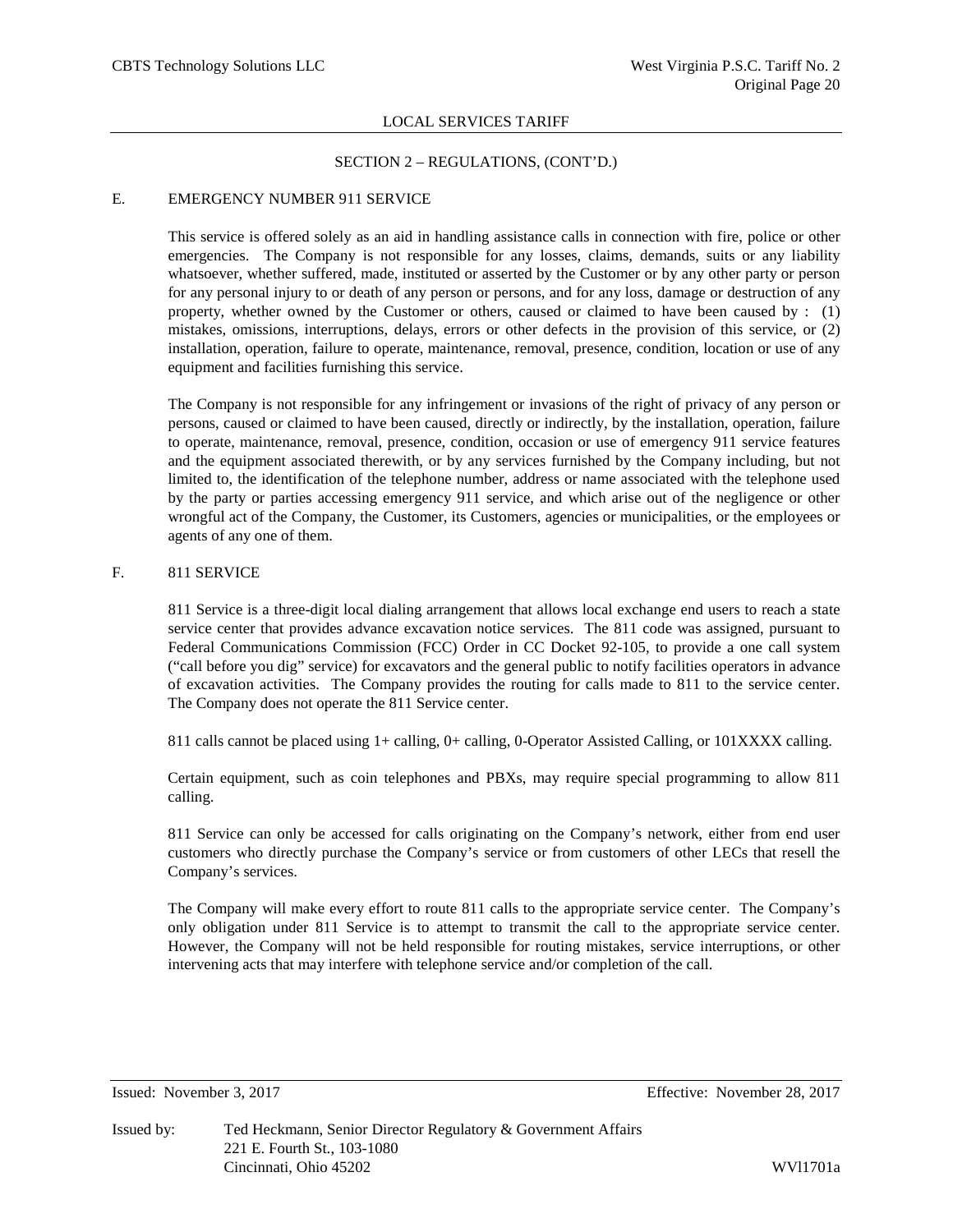# SECTION 2 – REGULATIONS, (CONT'D.)

## F. 811 SERVICE, (CONT'D.)

The Company is not responsible for redirecting or otherwise handling 911 and other calls misdialed or misrouted as 811 calls. The 811 Service center is responsible for developing an appropriate method for responding to 811 calls placed in error or due to customer confusion.

The Company's provision of 811 Service shall not be interpreted, construed, or regarded, either expressly or implied, as being for the benefit of or creating any Company obligation toward, or any right of action on behalf of, any third person or legal entity including end users of the Company or any other carriers or service providers.

The Company's liability with respect to 811 Service, including damages arising out of mistakes, omissions, interruptions, delays, errors or defects in transmission, or failures or defects in facilities provided by the Company, shall be limited to the terms set forth in Section 2, part B of this tariff.

There is no charge for 811 Service, and 811 calls will not result in local measured service usage charges.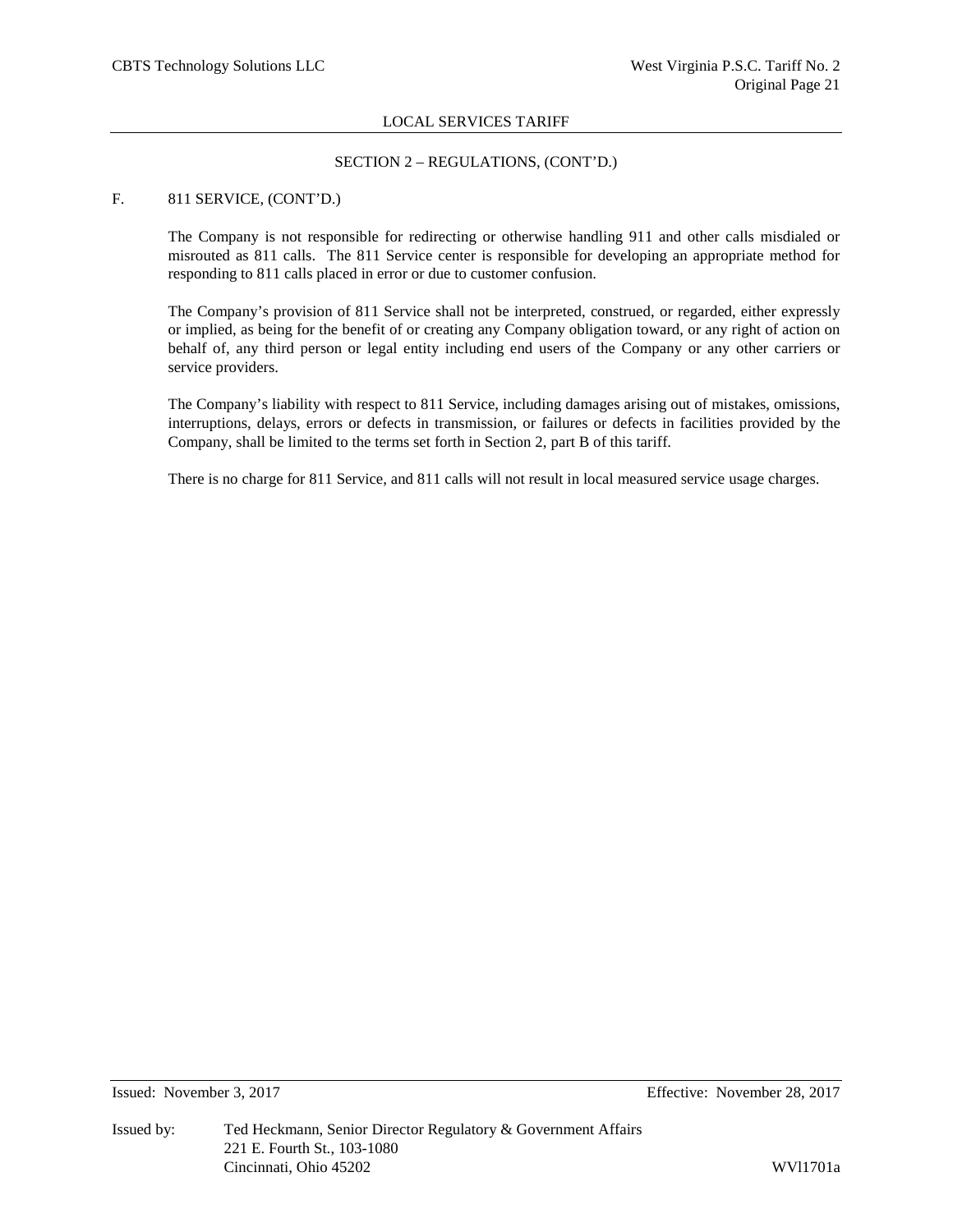## SECTION 3 - DIRECTORY LISTINGS

### A. TERMS AND CONDITIONS

Listings are regularly provided in connection with local exchange service. At the request of the customer, the listing may be omitted from the directory and directory assistance records (Non-Published Service).

The rates and regulations specified in this section apply only to the alphabetical directory. The alphabetical directory is a list of telephone numbers of customers and others arranged alphabetically by surname, business, association, institution, or other nonresidence name.

The alphabetical directory is designed for the purpose of informing calling parties of the telephone number of customers and others listed in it. Accordingly, listings are intended solely for purposes of identification and are limited to information which is essential to such identification.

The Company does not publish a directory of subscriber listings. The Company, however, does arrange for the Subscriber's main billing number to be placed in the directory of the dominant local exchange carrier.

All Directory Listings, regardless of type, must conform to the specifications for the directories. The Company reserves the right to modify the listings to accommodate the space limitations in the directory. Not all listing types are available in all directories.

The Company may refuse a listing which does not constitute a legally authorized or adopted name, or any listing which in its opinion is likely to mislead or to deceive calling parties as to the identity of the listed party, or is intended for advertising purposes or is more elaborate than is reasonably necessary to identify the listed party. The listing of a service, commodity or trade name is not permitted except when such service, commodity or trade name is a part of the name under which the listed party conducts his or her business. The Company may, upon notifying the Customer, discontinue any listing found to be in violation of the foregoing regulations.

A descriptive term characterizing the listed party's business or purpose in a general way may be furnished (in abbreviated form) as a part of the listing, when desired and available. When the character of the listed party's business or purpose is apparent from the name under which it is conducted, a further designation is unnecessary and is not furnished.

Abbreviations may be used to limit the length of any listing when in the opinion of the Company, the clearness of the listing and the identification of the listed party is not impaired by use of abbreviations.

Special arrangement of names is not permitted.

Non-Published Service customers forfeit non-address, non-list, or non-published service privacy when calling the Universal Emergency Number Service (911). The telephone number and address of the station from which the emergency call originates are passed to the Public Safety Answering Point along with the call in order for emergency units to respond to the call.

Incoming calls to Non-Published Service customers will be completed by the Company only when the calling party places the call by number. The Company will adhere to this practice regardless of any claim of emergency the calling party may present.

Issued by: Ted Heckmann, Senior Director Regulatory & Government Affairs 221 E. Fourth St., 103-1080 Cincinnati, Ohio 45202 WVl1701a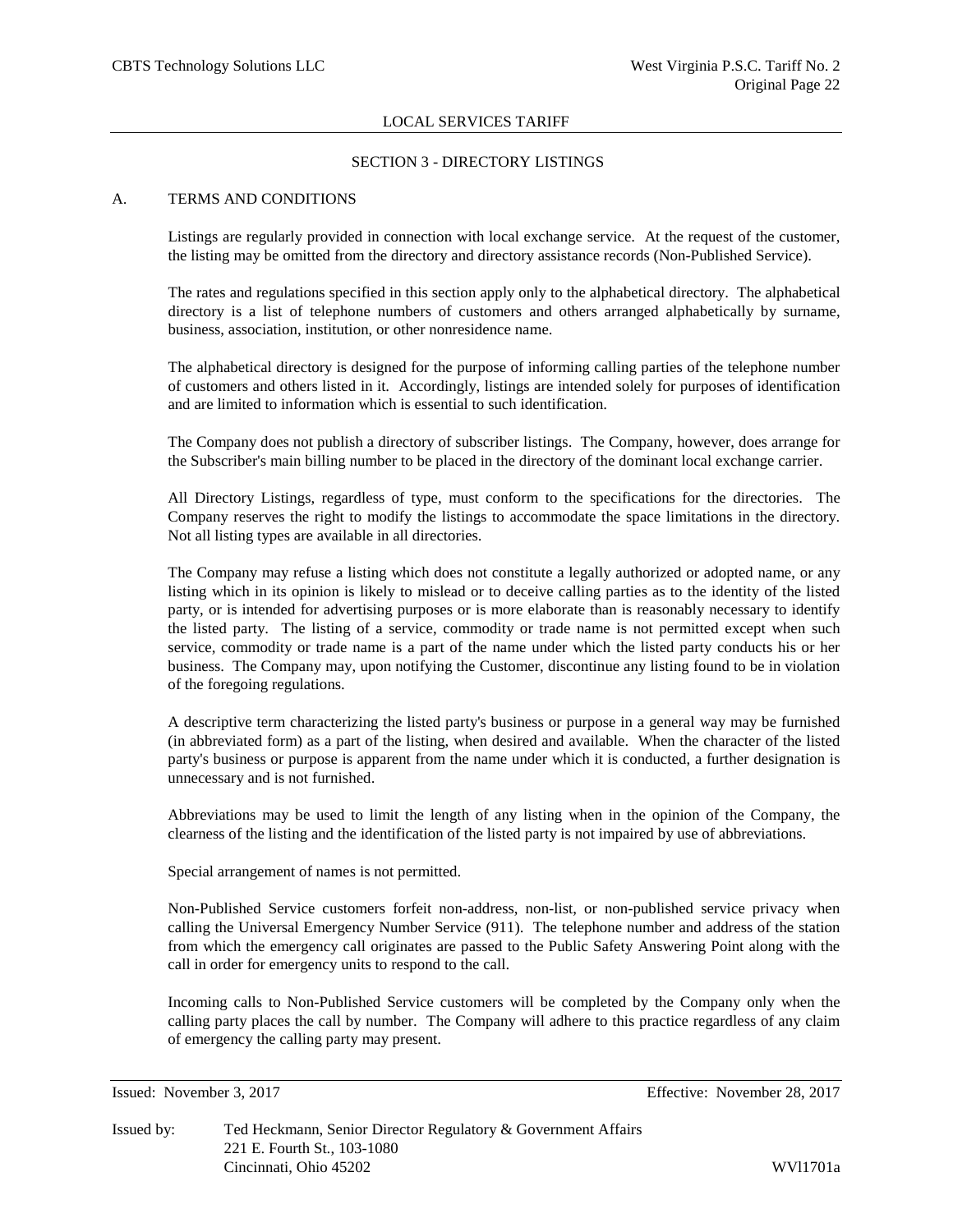## SECTION 3 - DIRECTORY LISTINGS, (CONT'D.)

## A. TERMS AND CONDITIONS, (CONT'D.)

The acceptance by the Company of the customer's request for Non-Published Service does not create any relationship or obligation, direct or indirect, to any person other than the Customer.

The Company makes every effort to safeguard the address and numbers of Non-Published Service customers. However, in the absence of gross negligence or willful misconduct, no liability will attach to the Company for damages arising from inadvertently publishing the address or telephone number of a Non-Published Service customer in the directory; or disclosing the number or address to any person. The customer indemnifies and saves the Company harmless against any and all claims for damages caused or claimed to have been caused, directly or indirectly, by the publication of the number of a Non-Published Service customer in the directory or otherwise disclosed, the Company's liability is limited to and satisfied by a refund of any monthly charges made by the Company.

Providing the name, address and/or telephone number of a Non-Published Service customer to the customer's primary interexchange carrier for billing purposes only, does not constitute publication or disclosure of the customer's name, number and/or address under this tariff.

Interexchange carriers may not release the name, address, and/or telephone number of any Non-Published Service customer, except as follows:

- a. Use of name and address for the rendering the interexchange carrier's bill to the customer.
- b. Release of the telephone number only for purposes of detail billing.
- 1. Definitions
	- a. Primary Listing

A primary listing is the listing furnished as a part of the local exchange service. It includes the name of the customer; a business, purpose, or other nonresidence designation when required; the address; and the telephone number.

b. Additional Listings

To be eligible for any type of additional listing, a customer must pay the appropriate monthly rate, if any, for a primary listing or its equivalent. Additional listings are listings which are similar to primary listings and furnished in addition to primary listings at the request of the customer.

c. Alternate Listings

Alternate listings are supplementary listings which usually follow a primary or regular additional listing and refer a calling party to other telephone numbers under certain conditions. The alternate telephone numbers may be those of other customers, subject to their consent.

Issued: November 3, 2017 Effective: November 28, 2017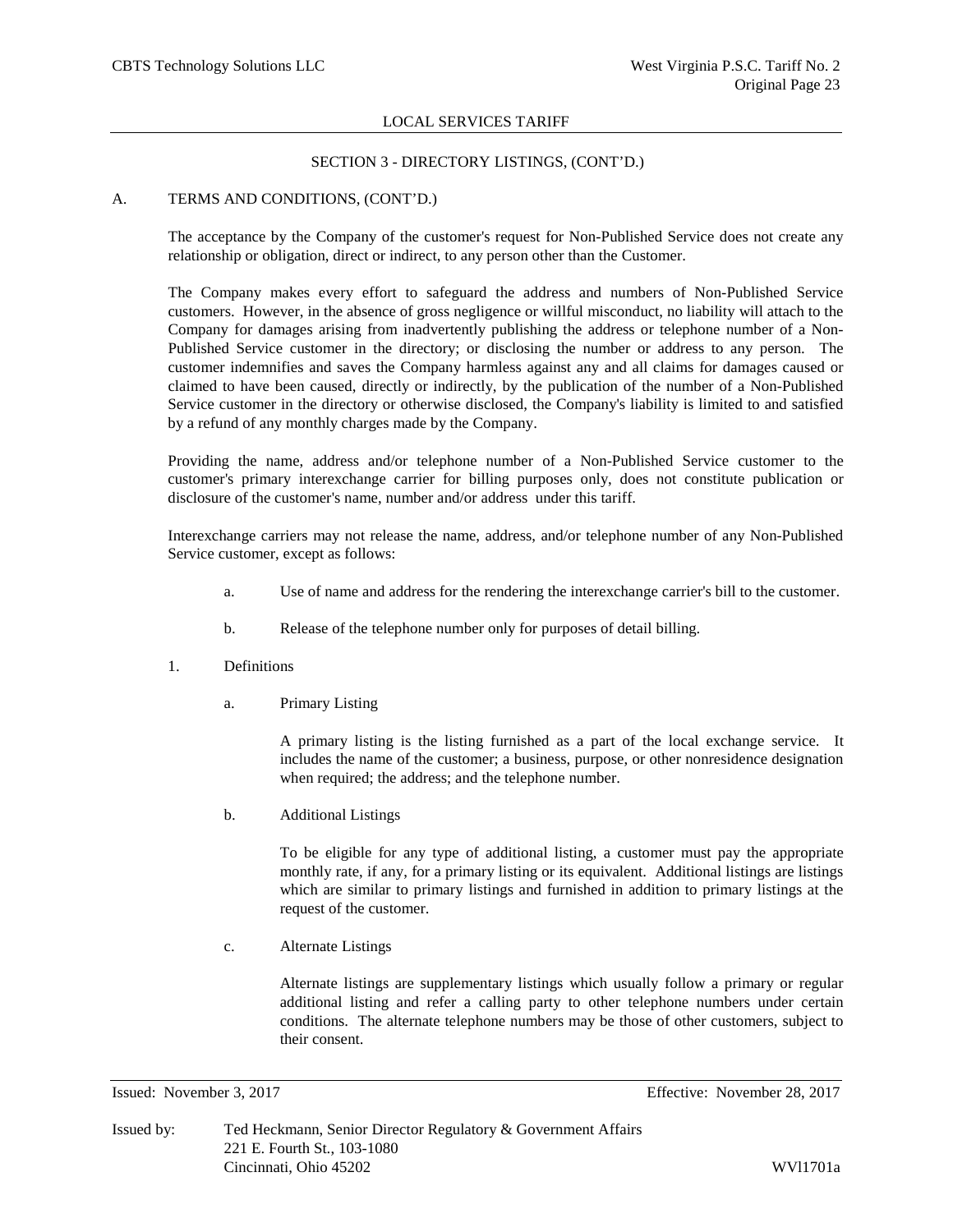## SECTION 3 - DIRECTORY LISTINGS, (CONT'D.)

## A. TERMS AND CONDITIONS, (CONT'D.)

- 1. Definitions, (Cont'd.)
	- d. Non-Published Service

Non-published listings are not printed in directories nor available from directory assistance. A nonpublished telephone service will be furnished, at the Customer's request providing for the omission or deletion of the Customer's telephone listing from the telephone directory and, in addition, the Customer's telephone listing will be omitted or deleted from the directory assistance records. Per Line Number Privacy will be provided when requested by the customer, to all non-published service customers at no monthly charge.

e. Foreign Listings

Where available, a listing in a phone directory which is not in the Customer's immediate calling area. The Customer will be charged the rates specified in the tariff published by the specific exchange carrier providing the Foreign Listing.

## B. RATES AND CHARGES

# Nonrecurring Charges:

|                           | Per Listing or Per number charges |  |  |
|---------------------------|-----------------------------------|--|--|
| <b>Additional Listing</b> | \$20.00                           |  |  |
| <b>Alternate Listings</b> | \$20.00                           |  |  |
| Non-Published Number      | \$20.00                           |  |  |
| Foreign Listings          | \$20.00                           |  |  |

Nonrecurring charges will be applied when service is established and when there are subsequent changes to the listing.

Recurring Charges:

| <b>Additional Listing</b> | \$4.50 |
|---------------------------|--------|
| Alternate Listings        | \$4.50 |
| Non-Published Number      | \$2.00 |
| Foreign Listings          | \$4.50 |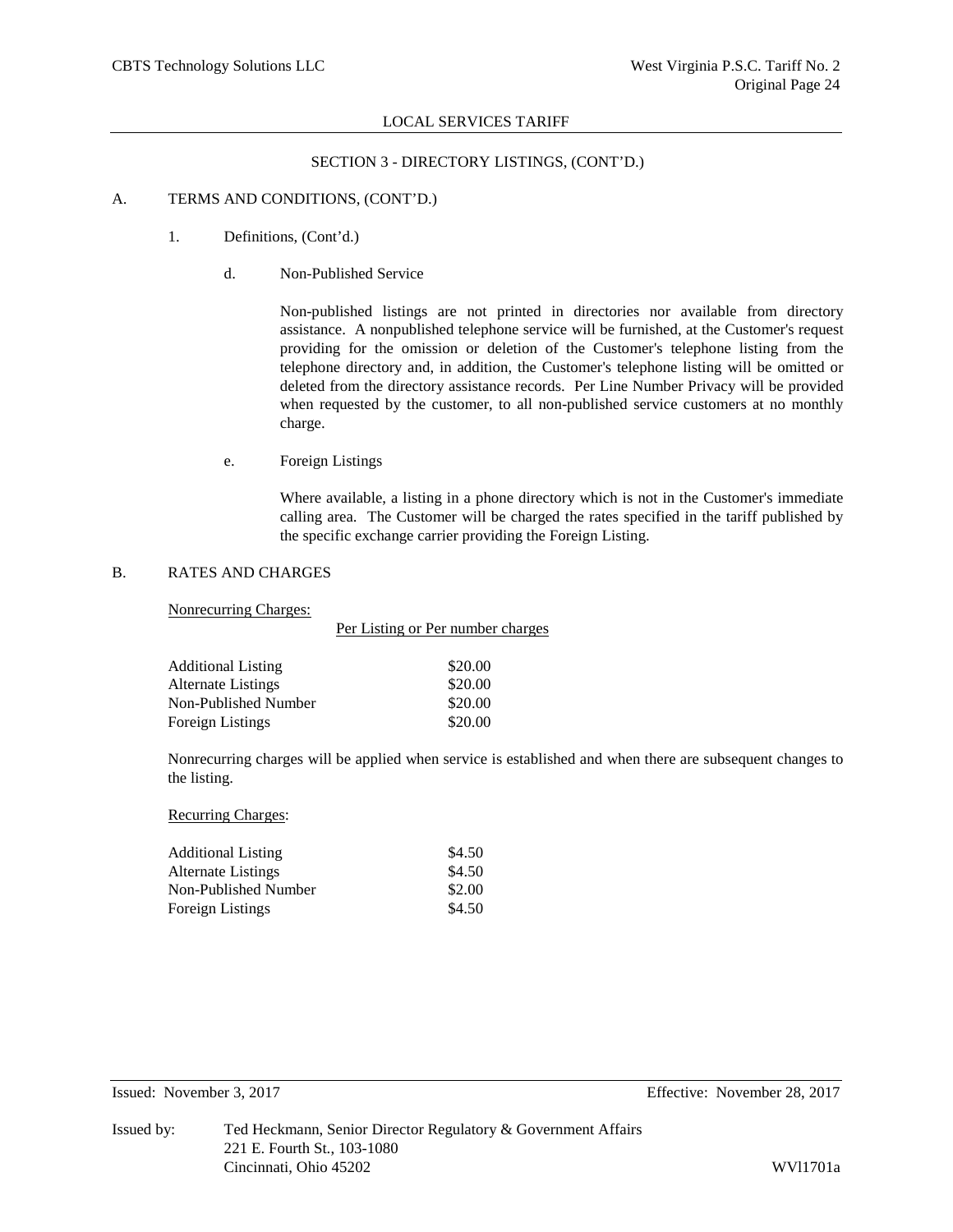# SECTION 4 - DIRECTORY ASSISTANCE SERVICE

## A. TERMS AND CONDITIONS

A Customer may obtain directory assistance in determining telephone numbers within its local calling area by calling the directory assistance operator. The directory assistance charges applies to each call regardless of whether or not the directory assistance operator is able to furnish the requested information.

## B. RATES AND CHARGES

Each call to directory assistance will be charged as follows:

\$1.99

The Customer may make one request on each directory assistance call.

A credit will be given for calls to directory assistance as follows:

- The customer experiences poor transmission or is cut-off during the call; or
- The customer is given an incorrect telephone number.

To obtain such a credit, the customer must notify the Company.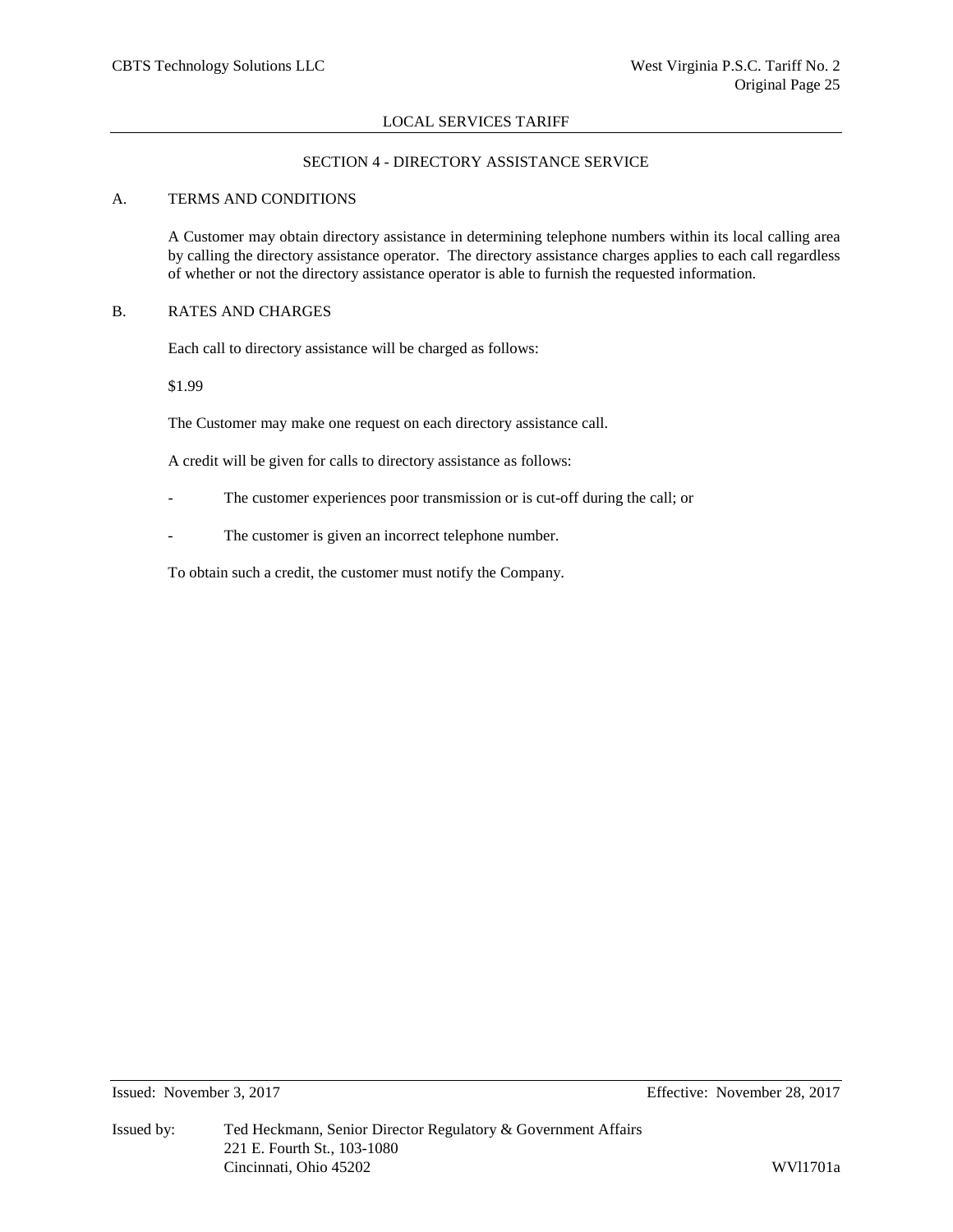## SECTION 5 - OPERATOR ASSISTANCE

## A. SERVICE DESCRIPTIONS

- 1. General Assistance: The Customer has the option to request general information from the operator, such as dialing instructions, county or city codes, area code information and Customer Service 800 telephone numbers, but does not request the operator to complete the call.
- 2. Busy Line Verification and Interrupt Service, provides the Customer with the following options:
	- a. Busy Line Verification: Upon request of the calling party, the Company will determine if the line is clear or in use and report to the calling party.
	- b. Busy Line Verification with interrupt: The operator will interrupt the call on the called line only if the calling party indicates an emergency and requests interruption.

## B. RATES AND CHARGES

1. The following charges will be applied on a per call basis:

General Assistance \$ 1.00

- 2. Rates for busy line verification and interrupt services, as specified below, will apply under the following circumstances, per request:
	- a. The operator verifies that the line is busy with a call in progress.
	- b. The operator verifies that the line is available for incoming calls.
	- c. The operator verifies that the called number is busy with a call in progress and the customer requests interruption. The operator will then interrupt the call, advising the called party the name of the calling party. One charge will apply for both verification and interruption.

| <b>Busy Line Verification</b> | \$3.00 |
|-------------------------------|--------|
| <b>Busy Line Interrupt</b>    | \$5.00 |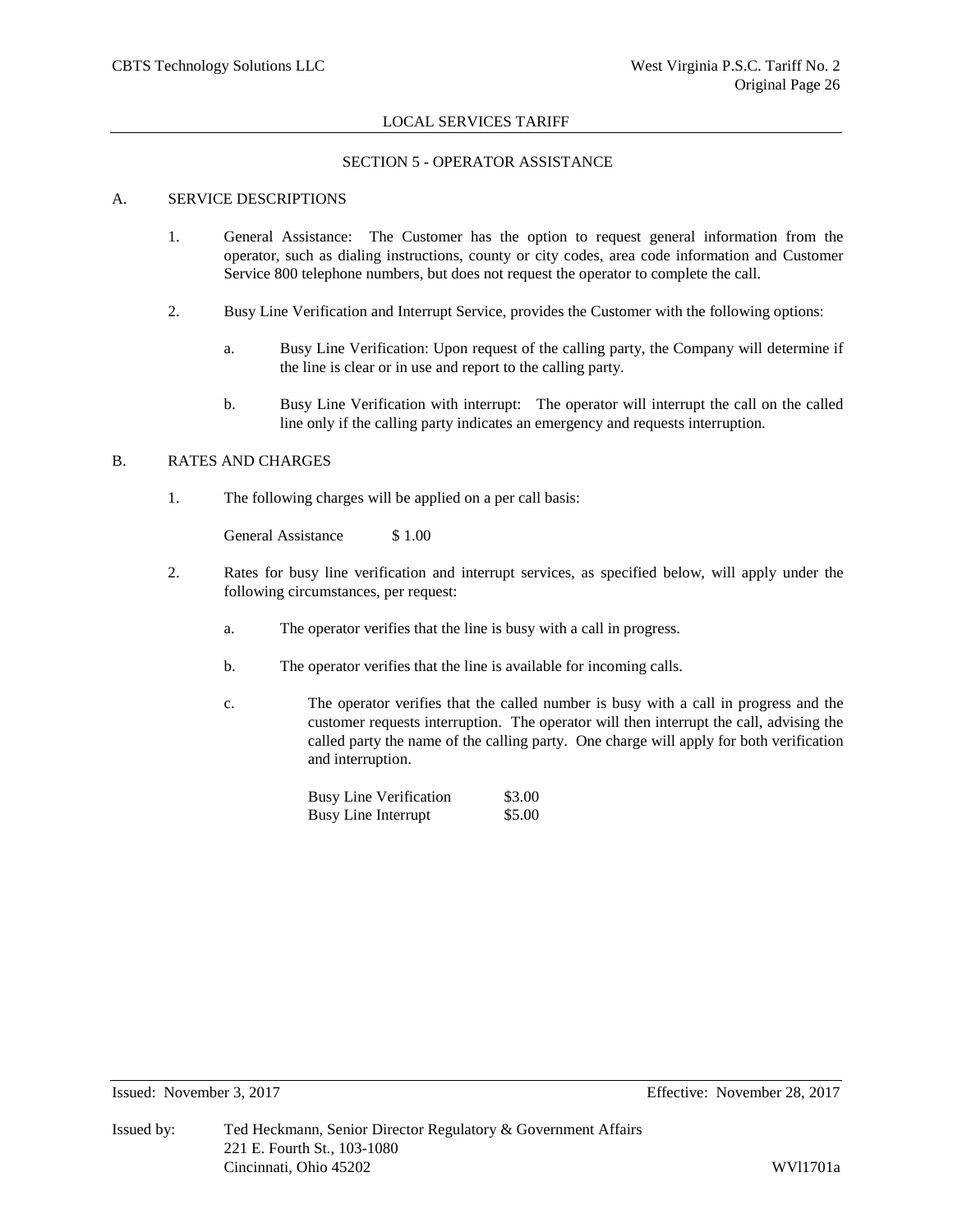## SECTION 6 – BUSINESS EXCHANGE SERVICE

#### A. BUSINESS ACCESS LINES

1. General

Business Access Lines may be purchased individually.

2. Terms and Conditions

Business Access Lines include the serving central office line equipment and all outside plant facilities including the network interface necessary to connect the serving central office to the customer's premises.

Business Access Lines provide access to and usage of 911 services where available, access to operator services and directory assistance, and access to telecommunications relays service.

Business Access Lines allow for presubscription to toll services and access to interexchange toll providers.

Business Access Lines provide unlimited local calling within the customer's local calling area. The local calling area shall be the same as the local calling areas of the facilities-based Carriers with whom a resale agreement exists between such Carrier and CBTS, unless stated otherwise in the tariff.

Local exchange services are only available where facilities permit and may be subject to special construction charges.

- 3. Rates and Charges
	- a. Monthly Charge

First Lines  $\$49.75$ Additional Lines, All Accounts \$49.75

- b. Nonrecuring Charge
	- 1. To establish or move an Business Access Line, per line \$50.00
	- 2. To change telephone number associated with a Business \$12.25 Access Line, per telephone number
	- 3. To change billing arrangements associated with Business \$12.25 Access Lines, per line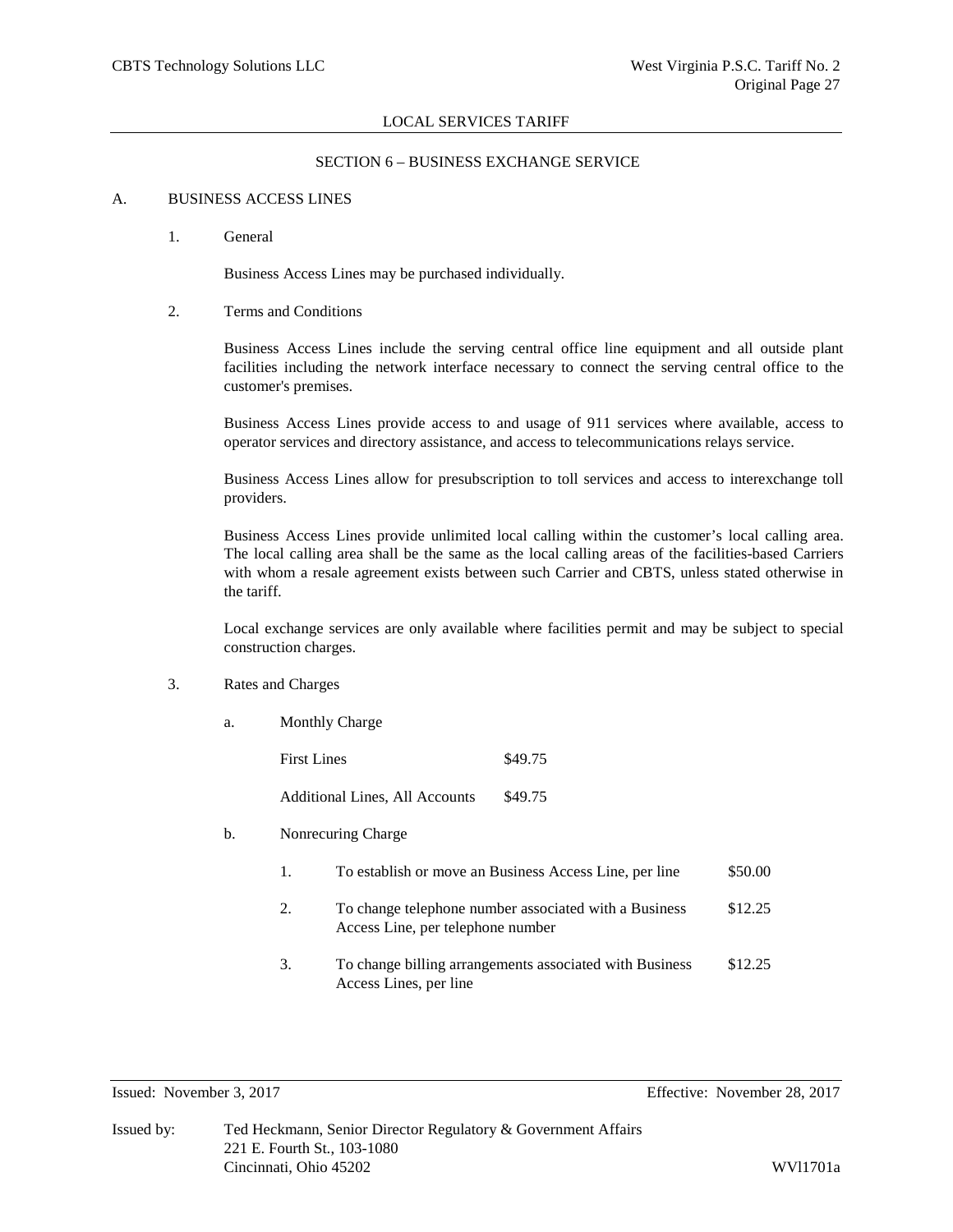## SECTION 6 – BUSINESS EXCHANGE SERVICE, (CONT'D.)

#### B. BUSINESS LOCAL SERVICE BUNDLE

1. General

Business Local Service Bundles provide a flat rate line with unlimited local calling, in combination with the value added services listed below. Subscriber may select any or all of the features in a bundle, where available. The Customer must specify which features to include in the bundle at the time the order is placed. These bundles provide unlimited use of the optional features selected by the Customer to include in the bundle.

# 2. Regulations

- a. Features associated with an individual Local Service bundle are per line. Features cannot be split between lines.
- b. All charges (such as E-911 Service, taxes and other surcharges) normally associated with a flat rate line will be billed in addition to the Business Local Service Bundle charges.
- c. The nonrecurring charge associated with the Business Bundle applies when a customer installs new service, moves to a new address or changes the telephone number associated with the Business Bundle.
- 3. Service Description

Customers subscribing to the Business Local Service bundle may subscribe to any or all of the following features where available.

- a. Call Waiting allows a customer to control the treatment applied to incoming calls while the customer is off-hook on an existing call. While on an existing call, Call Waiting Deluxe notifies the customer of an incoming call with the call waiting tone.
- b. Calling Name and Number provides for the delivery of the listed name and telephone number associated with the calling party telephone number on incoming calls. This information is provided to the subscriber to Calling Name and Number service so that the information may be displayed on a customer-provided display device attached to the subscriber's line or telephone set.
- c. Voice Mail Support Package provides the combination of the Call Forwarding Busy, Call Forwarding Don't Answer, and Message Waiting Indicator services.
- d. Hunting is the process by which two or more exchange service lines, served from the same central office and furnished to the same customer, are grouped so that incoming calls overflow to the first non-busy line if the called line is busy. A busy signal is not given unless all the grouped lines are busy.
- 4. Rates and Charges

Monthly Charge - \$69.95

Nonrecurring Charge - \$60.00

Issued: November 3, 2017 Effective: November 28, 2017

Issued by: Ted Heckmann, Senior Director Regulatory & Government Affairs 221 E. Fourth St., 103-1080 Cincinnati, Ohio 45202 WVl1701a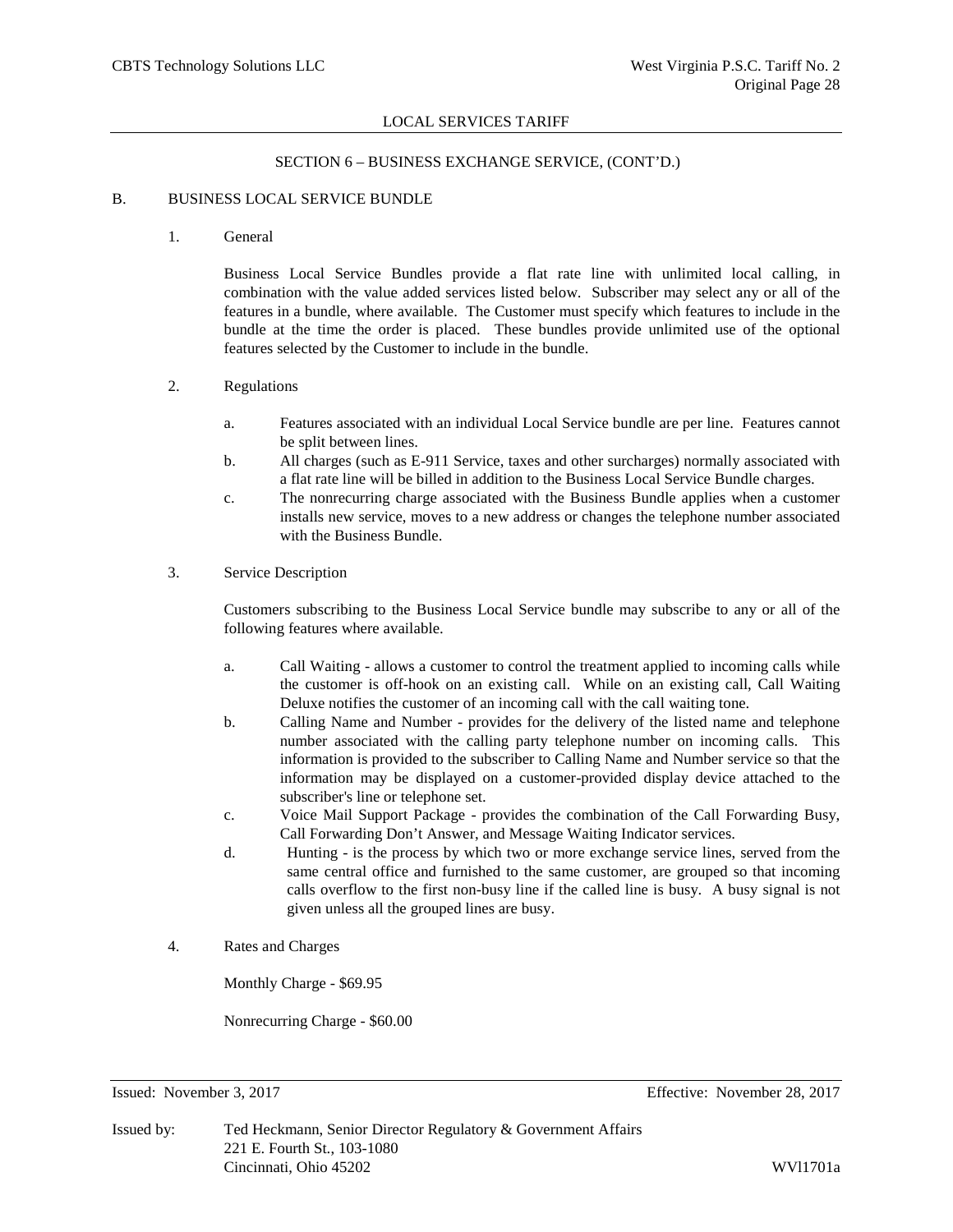## SECTION 7 – PRI SERVICE

## A. TERMS AND CONDITIONS

## 1. Service Description

PRI Service is an ISDN local exchange service that provides a Customer with the ability to transmit and receive multiple voice and data circuit switched calls simultaneously over a single Primary Rate Facility. PRI Service is available from suitably equipped central offices and where suitable loop facilities exist.

PRI Service consists of a Primary Rate Facility and B-Channel Bearer Trunks and D-Channel Bearer Services. The Primary Rate Facility and the ISDN Bearer Trunks are not offered separately. Up to twenty-three B-Channels Bearer Trunks and one D-Channel Bearer Service may be provisioned on each access line. In addition, optional features may be purchased as specified in B.5 of this section.

PRI Service will provide transport of customer information over the 23 available B channels in the form of circuit-switched voice or data at speeds up to 64 Kbps. The basic service will include the 1.544 Mbps switched facility and the D-Channel Bearer Service. B-Channels will be ordered in addition to the Primary Rate Facility. All Bearer Trunk Channels use MF or DTMF signaling.

Dedicated B-Channel configuration: Dedicated trunk groups are the standard feature for PRI Service. Dedicated trunk groups must be assigned to handle one specific call type (examples: DID, DOD).

Two Way DID channels provide capability for two way standard service and direct inward dialing service.

D-Channel configuration: Each Basic PRI service will include a dedicated D-Channel for signaling.

Only flat rate trunk channels are available.

- 2. Definitions
	- a. Primary Rate Facility

A Primary Rate Facility is a digital pipe from the Customer's location to the Company central office which transports one or more ISDN Bearer Trunks (b. and c. following). A Primary Rate Facility can carry up to twenty-three 64 Kbps B-Channel Bearer Trunks and one 64 Kbps D-Channel Bearer Service. All selected Bearer Trunks and Services can operate on the Primary Rate Facility simultaneously.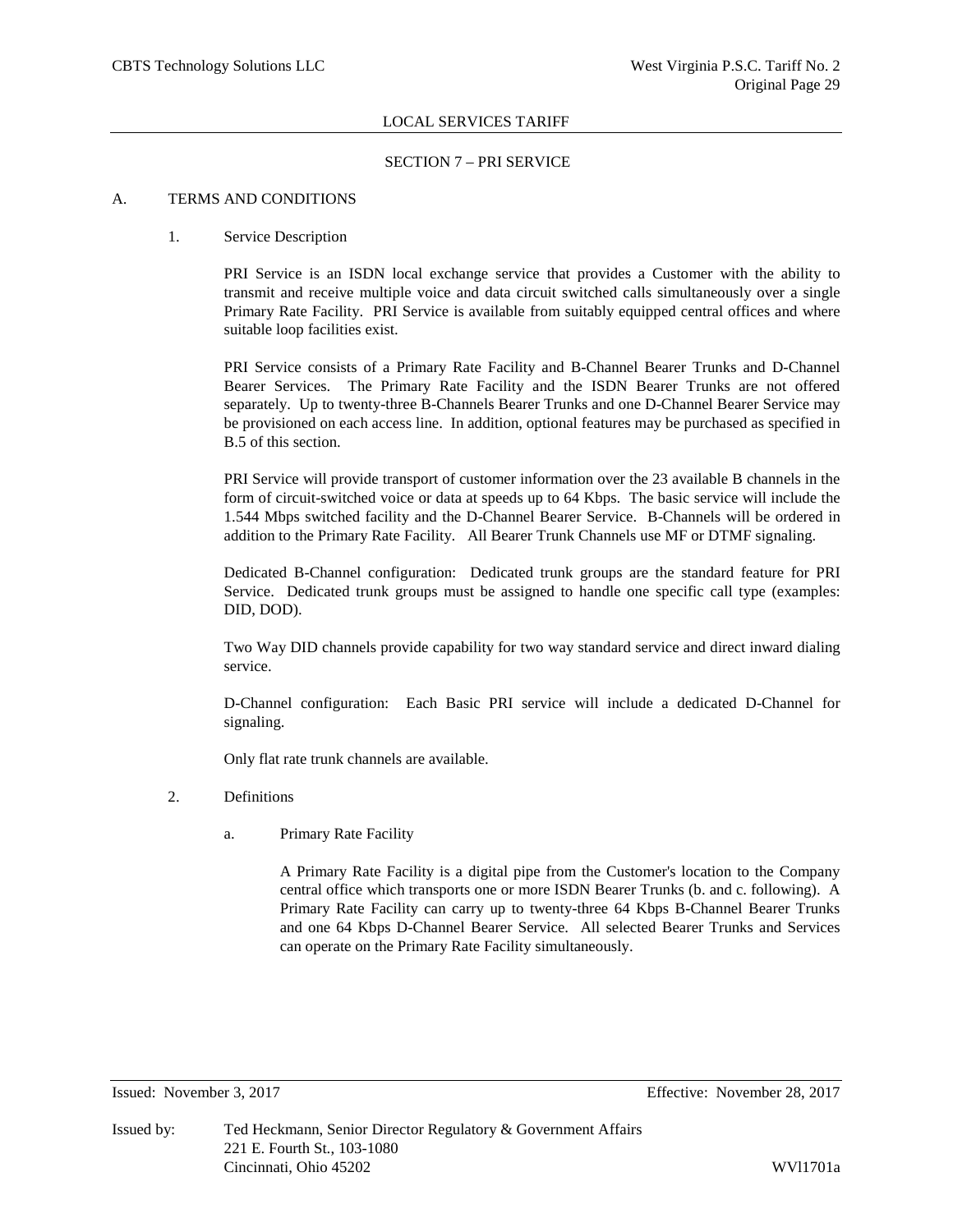## SECTION 7 – PRI SERVICE, (CONT'D.)

## A. TERMS AND CONDITIONS, (CONT'D.)

- 2. Definitions, (Cont'd.)
	- b. B-Channel Bearer Trunks

B-Channel Bearer Trunks define the types of traffic that the Primary Rate Facility will carry. A B-Channel Bearer Trunk is a 64 Kbps information channel used in conjunction with circuit-switched service. These trunks can be configured as 1-Way In, 1-Way Out, or 2-Way.

c. D-Channel Bearer Services

The D-Channel Bearer Service is a 64 Kbps signaling channel used to control associated B Channels. One D-Channel is required for each Primary Rate Facility, and is included in the Primary Rate Facility's monthly rate.

3. Regulations

PRI Service is furnished subject to the availability of suitable facilities and is only served from specially-equipped digital central offices.

Service from some central offices may not provide all of the features and functionality described in this section.

The minimum service period for PRI Service is twelve months.

The Customer must provide customer premises equipment that meets the technical requirements of the serving central office.

The Customer is responsible for providing power to all customer premises equipment (CPE) attached to the Primary Rate Facility.

The Customer must notify the Company when call type maximums and minimums are to be changed for the call-by-call feature. This is in order to maintain the proper provision of directory numbers and call control on the line.

When a customer transfers a call, the customer is responsible for any toll charges associated with the customer originated leg(s) of the call.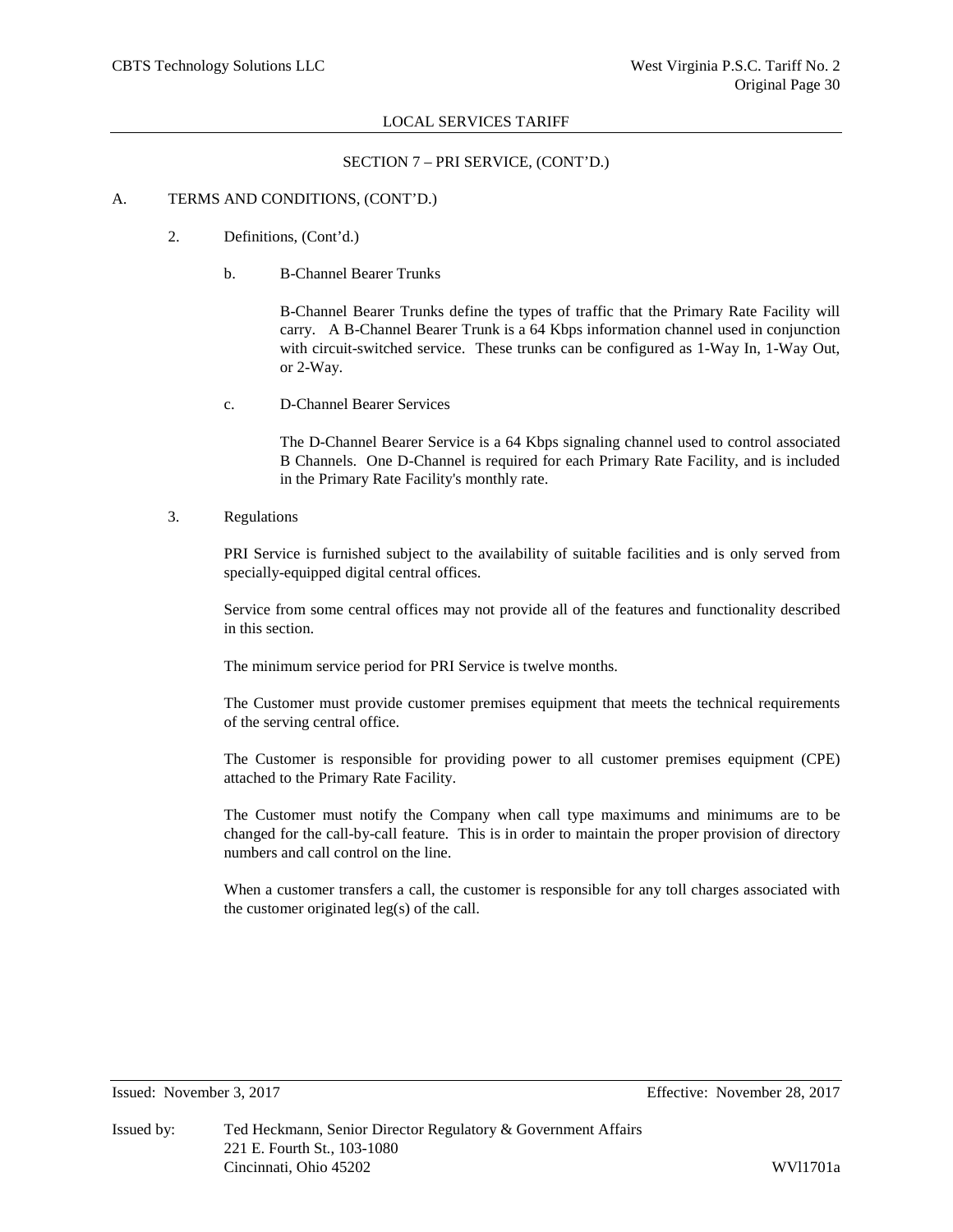## SECTION 7 – PRI SERVICE, (CONT'D.)

## A. TERMS AND CONDITIONS, (CONT'D.)

4. PRI Service Optional Features

The following features are available to PRI Service customers at additional cost.

a. Call-By-Call Service Selection

This feature provides the option for B-Channels to be assigned into a flexible trunk group which can support different call types based on real-time traffic needs. Call-By-Call service selection also allows primary as well as secondary long-distance carriers to be established for the entire trunk group (e.g., Alternate Routing Arrangement).

b. Individual Calling Line Identification (ICLID)

This feature provides customer access to the calling party's number. Feature operation is dependent on customer premise equipment and technology in use at the calling party's serving office.

c. Direct Inward Dialing (DID)

This feature provides Direct Inward Dialing to a station. DID Termination rates will apply per B-Channel configured with this option. ISDN Primary Rate Interface Service DID Number Blocks are ordered with DID Terminations on the B-Channels

d. Back-up D-Channel

This feature provides a minimum of three or more Primary Rate Interface Service facilities terminating at the same customer premises to share one primary and one secondary (or Back-up) D-Channel. The number of Primary Rate Interface Service facilities that can be shared by this feature will be based upon the availability of central office and other network facilities, and will be subject to change on a central office by central office basis.

e. Channel Transfer Service

This feature allows the customer to transfer an incoming call to another line and then hang up leaving the other two parties on a two-way call and freeing up the customer's line for another call. The customer will be responsible for toll charges associated with the transferred call.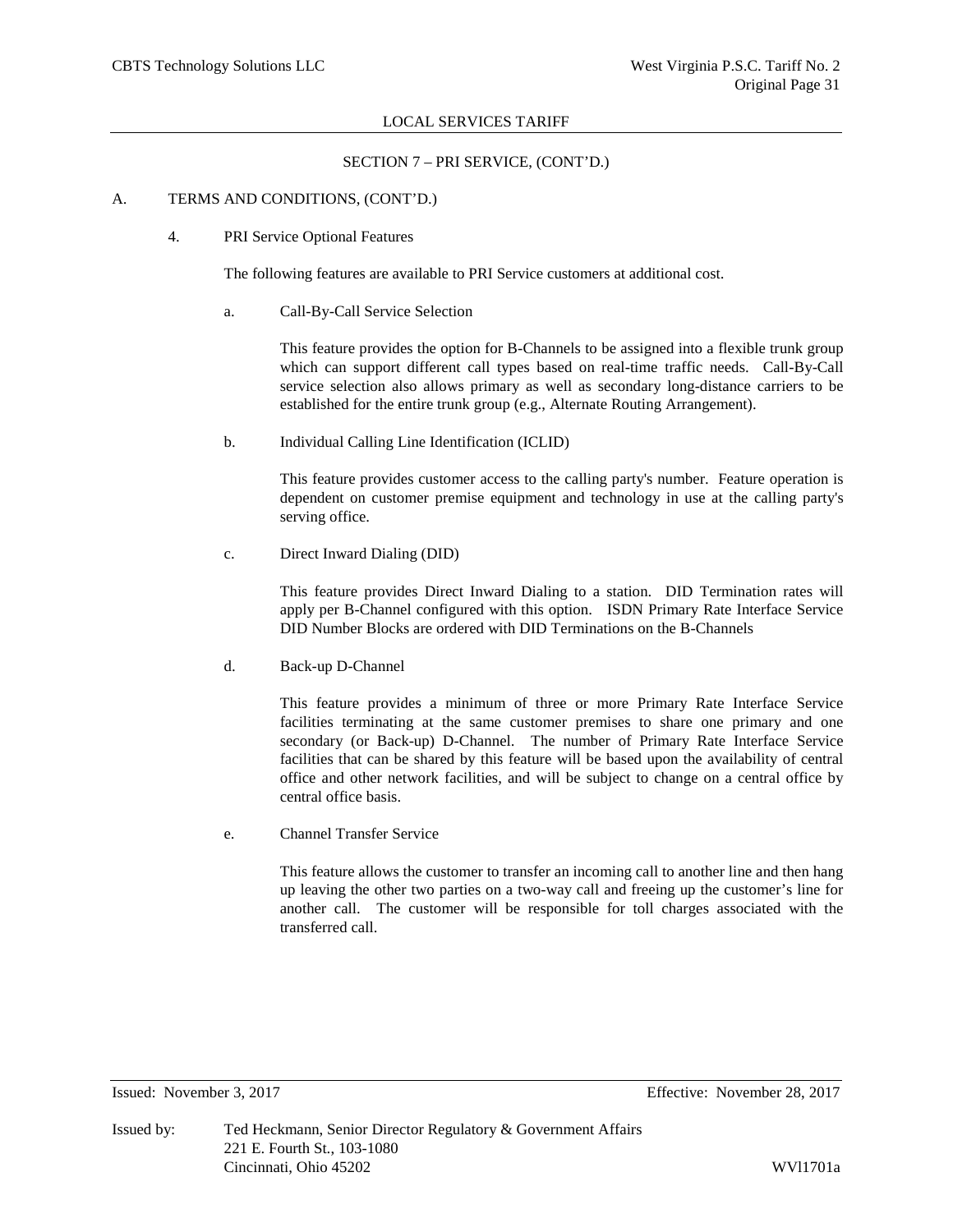## SECTION 7 – PRI SERVICE, (CONT'D.)

# B. RATES AND CHARGES

| 1. | <b>Base Service</b>                                    |                       |          |  |  |  |  |
|----|--------------------------------------------------------|-----------------------|----------|--|--|--|--|
|    |                                                        | <b>Initial Charge</b> | MTM      |  |  |  |  |
|    | Primary Rate Facility                                  | \$640.00              | \$561.21 |  |  |  |  |
|    | <b>B-Channel Bearer Trunks with Flat Rate Service:</b> |                       |          |  |  |  |  |
|    | Each Two-Way/DID<br>Channel                            | \$21.00               | \$57.25  |  |  |  |  |
|    | <b>DID Number Blocks:</b>                              |                       |          |  |  |  |  |
|    | Each group of 20<br>DID Numbers (Note 2)               | \$207.40              | \$4.15   |  |  |  |  |
| 2. | <b>Optional Features</b>                               |                       |          |  |  |  |  |
|    | Call-By-Call                                           | \$150.00              | \$115.00 |  |  |  |  |
|    | <b>ICLID</b>                                           | \$100.00              | \$115.00 |  |  |  |  |
|    | Call-By-Call and<br><b>ICLID Combination</b>           | \$200.00              | \$200.00 |  |  |  |  |
|    | Back-Up D-Channel                                      | \$100.00              | \$50.00  |  |  |  |  |
|    | <b>Channel Transfer</b><br>Service                     | \$100.00              | \$115.00 |  |  |  |  |

Note 2: If multiple DID number blocks are purchased at the same time, Initial Charge applies to the first group of DID numbers only.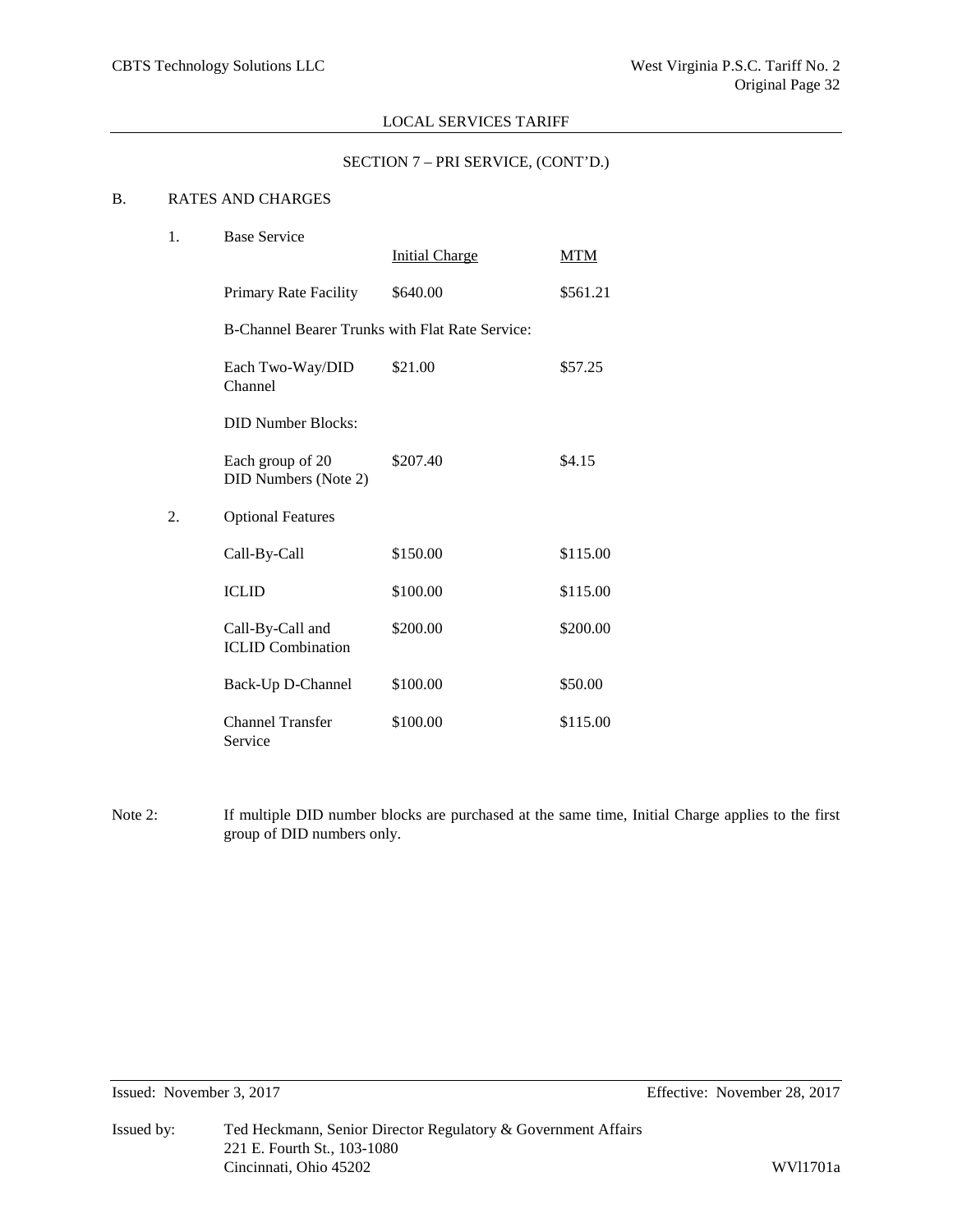# SECTION 8 - EXCHANGE AREAS & LOCAL CALLING AREAS

The Company will adopt the service area(s), exchange boundaries and local calling areas of the facilities-based carrier with whom the Company has a resale or interconnection agreement in effect.